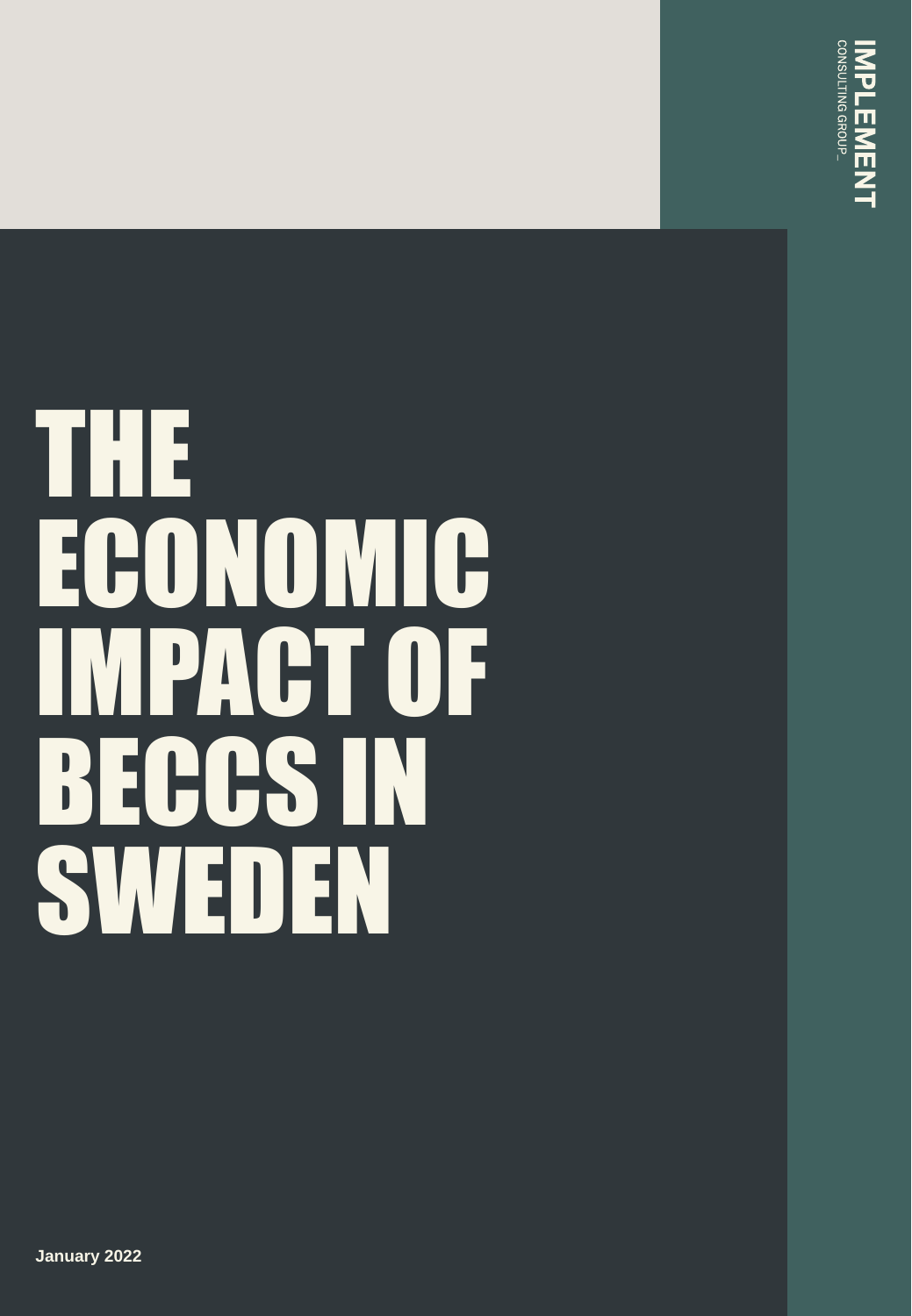# EXECUTIVE SUMMARY

In this report, we investigate the socioeconomic impacts for Sweden of investing public funds in maturing and scaling bio-energy carbon capture and storage (BECCS) technology. An effort which could form an integral part of reaching the country's net zero climate targets in 2045 with the right policy focus. By highlighting economic impacts, this report offers new perspectives on the funding of BECCS debate in Sweden.

Based on the IPCC's comprehensive work, we find that negative emissions are crucial for meeting Paris Agreement targets. In every single 1.5<sup>o</sup> pathway, negative emissions are relied upon, and in 95% of these pathways, BECCS are being used. In fact, the amount of BECCS assumed to be used in 2050 per year is roughly equivalent in magnitude to the current GHG emissions of the US, the worlds' second largest emitter.

Reaching global climate targets relies on negative emissions such as BECCS because it will be very costly or even impossible to remove every single GHG emission source, e.g. in industrial and agricultural applications. We have estimated that for a range of possible carbon mitigation costs, Sweden is likely to save between EUR 1-8 billion per year, if 10 million tons of BECCS are counted towards the net zero objective. The high range is based on a carbon cost of 900 EUR/ton. While being very difficult to estimate, this is likely to be significantly below the actual costs of mitigating the "last tons" since most modelling exercises show carbon costs of 2,000-3,000 EUR/ton.

In addition, if Sweden makes fuller use of its potential for BECCS and produces 30 million tons negative emissions per year, we estimate that this could result in revenue of around EUR 1.8 billion per year (conservative estimate), by exporting these emissions to other countries to help them meet their targets.

A mature and scaled BECCS industry will make investments, employ people, and demand goods and services from across the economy. If 10 million tons BECCS per year is realized through public investments, the industry will contribute SEK 6 billion to GDP and support 7,000 jobs throughout the Swedish economy. In a more scaled-up scenario, where public funding helps mature the technology and paves the way for marked-based funding of 30 million tons of negative emissions per year, the BECCS industry contributes SEK 24 billion to Swedish GDP and supports 28,000 jobs.

Based on economic literature, we find that public funding is prerequisite to ensuring that the BECCS industry is sufficiently mature to deliver the needed negative emissions to reach global climate targets. This is because of lacking private incentives for negative emissions, technological uncertainty and a minimum efficient scale for BECCS. Thus, public funding can help to reduce business case and technological uncertainty, bring down costs through learning and reach minimum cost-efficient scale.

Furthermore, learnings from maturing and scaling BECCS are to a large extent site-specific and will be more applicable to Swedish conditions. Early public investments will give Sweden the opportunity to leverage their current position and secure an advantage in the competition for market-based BECCS investments. This advantage comes on top of the fact that Swedish conditions for BECCS are among the best suited in Europe both in terms of costs and environmental impact.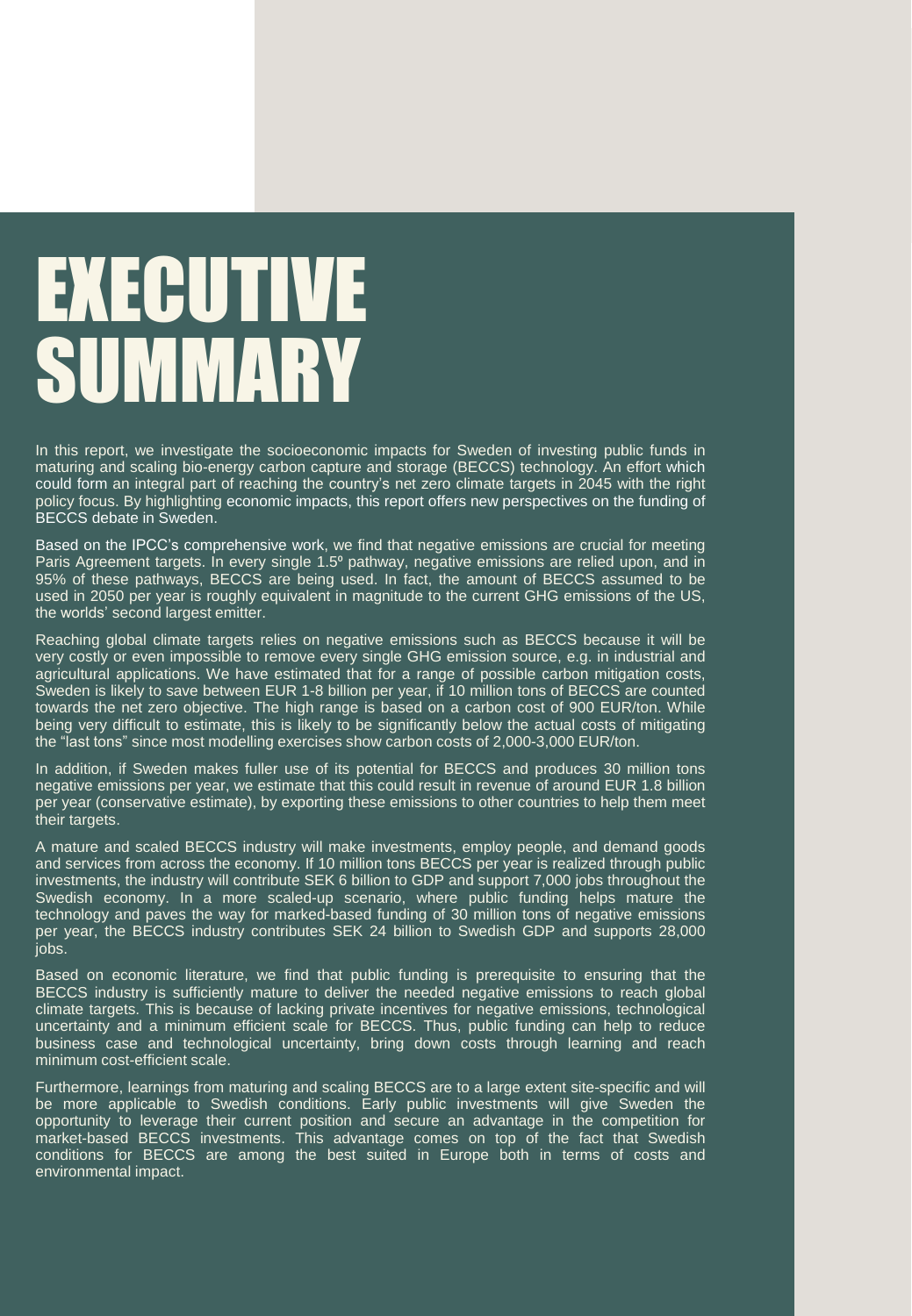# INTRODUCTION

### **SWEDISH CLIMATE AMBITIONS**

Swedish politicians have committed Sweden to a target of achieving net zero green house gases (GHG) emissions before 2045. This is even more ambitious than the EU, which aims to achieve climate neutrality before 2050. It is ambitious, because the measures required to achieve the target are not fully known and rely on technologies that are still in the development phase. For some industries, it is even unclear if emissions can be reduced to zero without shutting down the industry.

To address this fundamental challenges, the Swedish Government has proposed so-called supplementary measures as a way of achieving net zero emissions. These supplementary measures constitute negative emission sources, which can compensate for emissions that prove too difficult and/or expensive to remove before 2045.

A key technology for negative emissions is bioenergy carbon capture and storage (BECCS). Carbon capture and storage (CCS) means capturing and permanently storing GHG instead of emitting them into the atmosphere thereby preventing them from contributing to climate change. When CCS is applied to emissions from fossil fuels (oil, coal etc.), it yields climate neutrality. With BECCS, CCS is applied to biogenic fuels (wood and other natural materials), which can yield negative emissions if the sources of natural fuels are sustainably managed. In this report, we apply the premise that BECCS in Sweden will only be counted as negative emissions when applied to biogenic fuels from sources which are credibly documented to be sustainably managed.

### **THE FUNDING OF BECCS**

Given the importance of BECCS as a negative emissions technology and the urgency of having the technology in place at a sufficient scale before 2045, there is a need to ensure that sufficient investments are made to mature the technology. The Swedish Government has taken several steps to identify concrete political levers to support the development BECCS. This has been part of very extensive work on the general Swedish climate strategy by among others Statens Offentliga Utredningar and the Swedish Energy Authority.

At the time of writing (December 2021), the Swedish Parliament has decided to approve a joint budget reservation that includes a major investment in BECCS with the aim of achieving 2 million tons of negative emissions per year.

### **SOCIOECONOMIC IMPACTS OF BECCS**

In the discussion on BECCS, the need for negative emissions has been thoroughly investigated and established as a prerequisite for meeting Swedish climate targets. In the discussion of the funding of BECCS, it becomes equally important to cast light on the socioeconomic impacts for Sweden of investing in maturing and scaling BECCS technology in Sweden.

This report investigates the economic benefits through three different lenses.

In Chapter 1, we investigate whether Sweden can deliver negative emissions from BECCS at costs below the cost of alternative Swedish abatement measures and below the willingness to pay for negative emissions credits from other countries. For the latter, this report works from the key premise that a legal framework will be established for trading credits for negative emissions internationally. This would allow other countries to buy credits for excess negative emissions from Sweden to offset these countries' very expensive/difficult to abate emissions.

In Chapter 2, we investigate three scenarios for a future BECCS industry in Sweden and estimate the contribution to Swedish GDP and the number of jobs supported by the industry.

In Chapter 3, we review the economic criteria for public funding to be an appropriate tool to accelerate the development of new technology, and we investigate whether BECCS in Sweden meets these criteria. Furthermore, we investigate the strongholds and challenges for BECCS in Sweden, which are important for attracting market-based funding in competition with other countries.

As mentioned above, the scope of this report is the economic perspective, and thus we do not go deeply into related issues such as the debate on sustainable management of natural resources, the future legal framework for trading negative emission credits, or the potential carbon capture and utilization (CCUS) as a substitute to storing carbon.

Our work has been funded by Stockholm Exergi and has been conducted in collaboration with their experts on the issue. However, Implement Consulting Group has had full editorial independence, and we are responsible for all content in the report.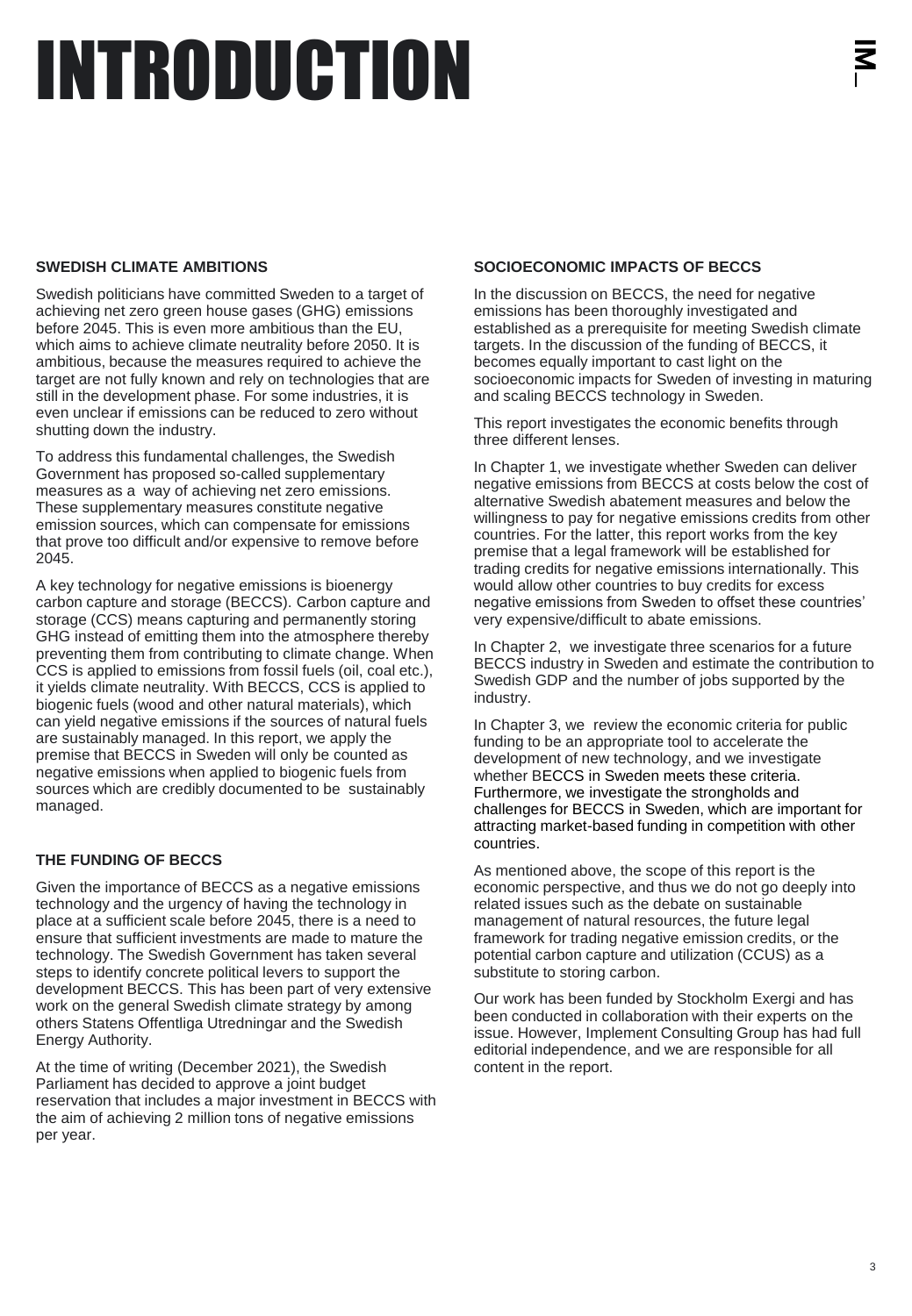# TABLE OF **CONTENTS**

| 01 | THE ROLE AND BUSINESS CASE FOR BECCS - 5                           |
|----|--------------------------------------------------------------------|
| 02 | THE SOCIOECONOMIC IMPACT OF BECCS - 11                             |
| 03 | THE CASE FOR SWEDEN TO SUPPORT<br><b>DEVELOPMENT OF BECCS - 16</b> |
| 04 | <b>APPENDIX - 24</b>                                               |
| 05 | <b>BIBLIOGRAPHY - 27</b>                                           |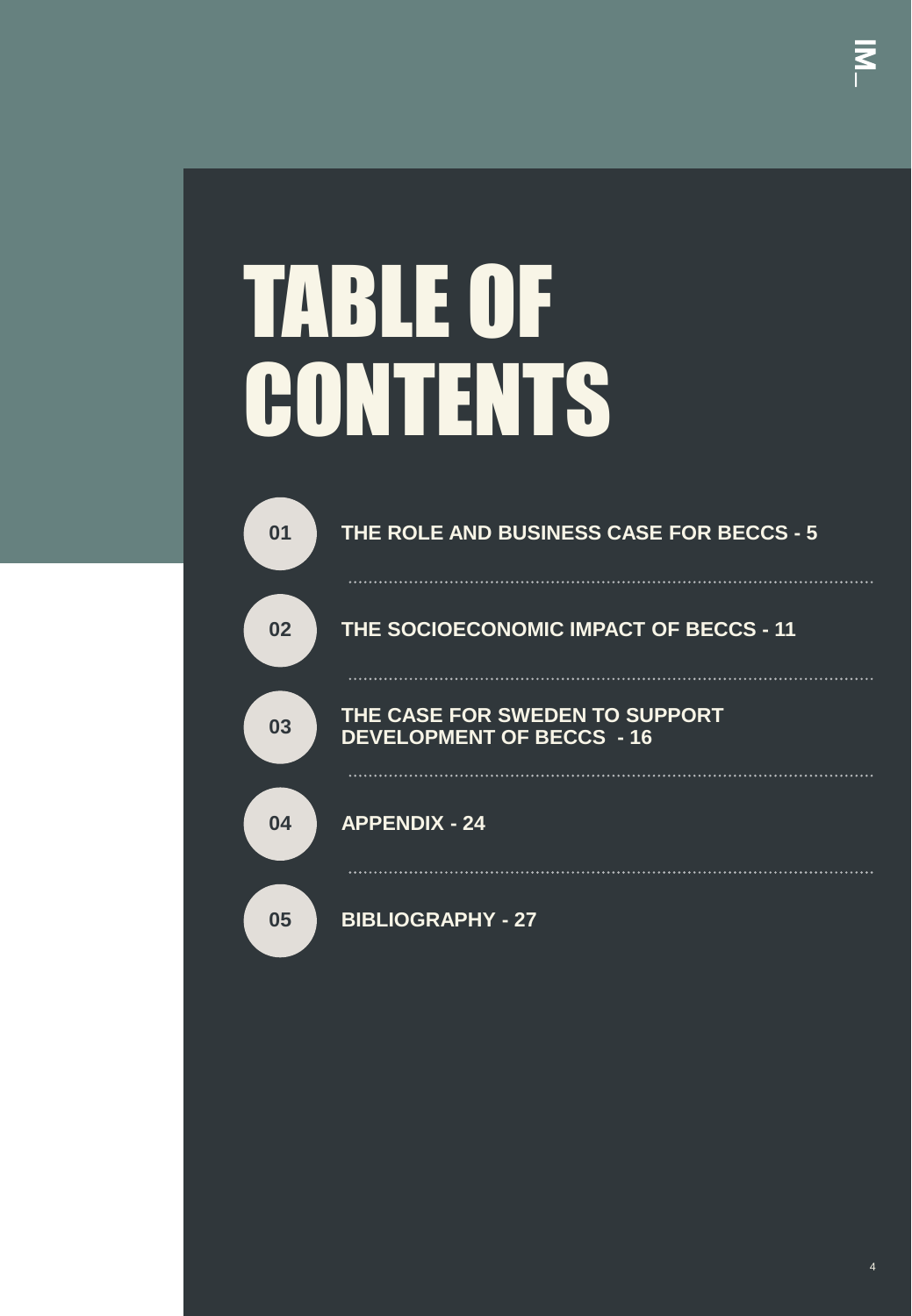

01.

# THE ROLE AND BUSINESS CASE FOR **BECCS**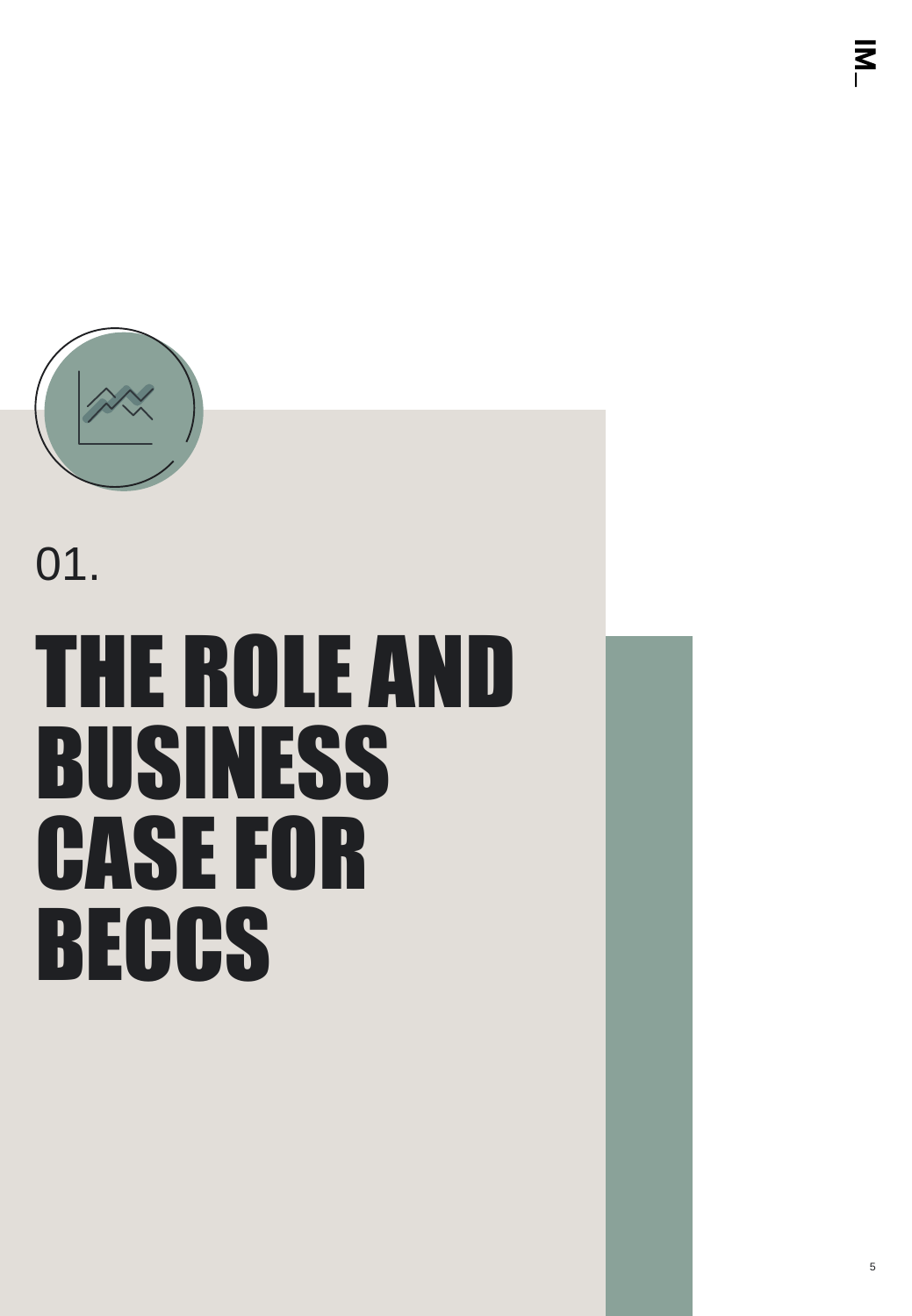## **Negative emissions play a substantial role in pathways to net zero**

In 2050, 1.5<sup>o</sup> scenarios require as much BECCS per year as current GHG emissions in the US.

Leading up the Intergovernmental Panel on Climate Change (IPCC) special report on 1.5<sup>o</sup> in 2018, a comprehensive coordination and comparison of leading modelling exercises was done. More than 500 scenarios were submitted to the IPCC. 90 scenarios were deemed to be consistent with 1.5<sup>o</sup> and an additional 132 to be consistent with 2⁰.

Every single 1.5⁰ scenario assessed by the IPCC made use of negative emissions before  $2050<sup>1</sup>$  highlighting how important negative emissions are to meet an ambitious climate target. 95% of the analyzed pathways made use of BECCS.

While the amount of BECCS varies significantly across scenarios, there is strong consensus that a substantial amount of BECCS is needed. Already in 2030, the scenarios suggest around 100-300 MT of BECCS per year, increasing to around 4-9,5 GT in 2050 (median around 5-7 GT). At the end of the century, the projections imply BECCS of around 8-16 GT per year (median 12-15 GT).<sup>2</sup> (see figure)

These amounts of BECCS are massive in scale. Global GHG emissions amounted to 52 GT in 2019,<sup>3</sup> so already in 2050, the scenarios require around 8-18% of total current emissions being offset through BECCS. This equals approximately current total GHG emissions of the US. This figure will increase to 15-30% in 2100.

### Global total net CO<sub>2</sub> emissions

Billion tonnes of CO<sub>2</sub>/yr



Source: IPCC (2018), page 13

### **AMOUNT OF BECCS RELIED UPON IN IPCC 1.5⁰ SCENARIOS**



Sources: 1 IPCC (2018), page 122 \\ <sup>2</sup> IPCC (2018), page 119 \\ <sup>3</sup> Rhodium Group (2021)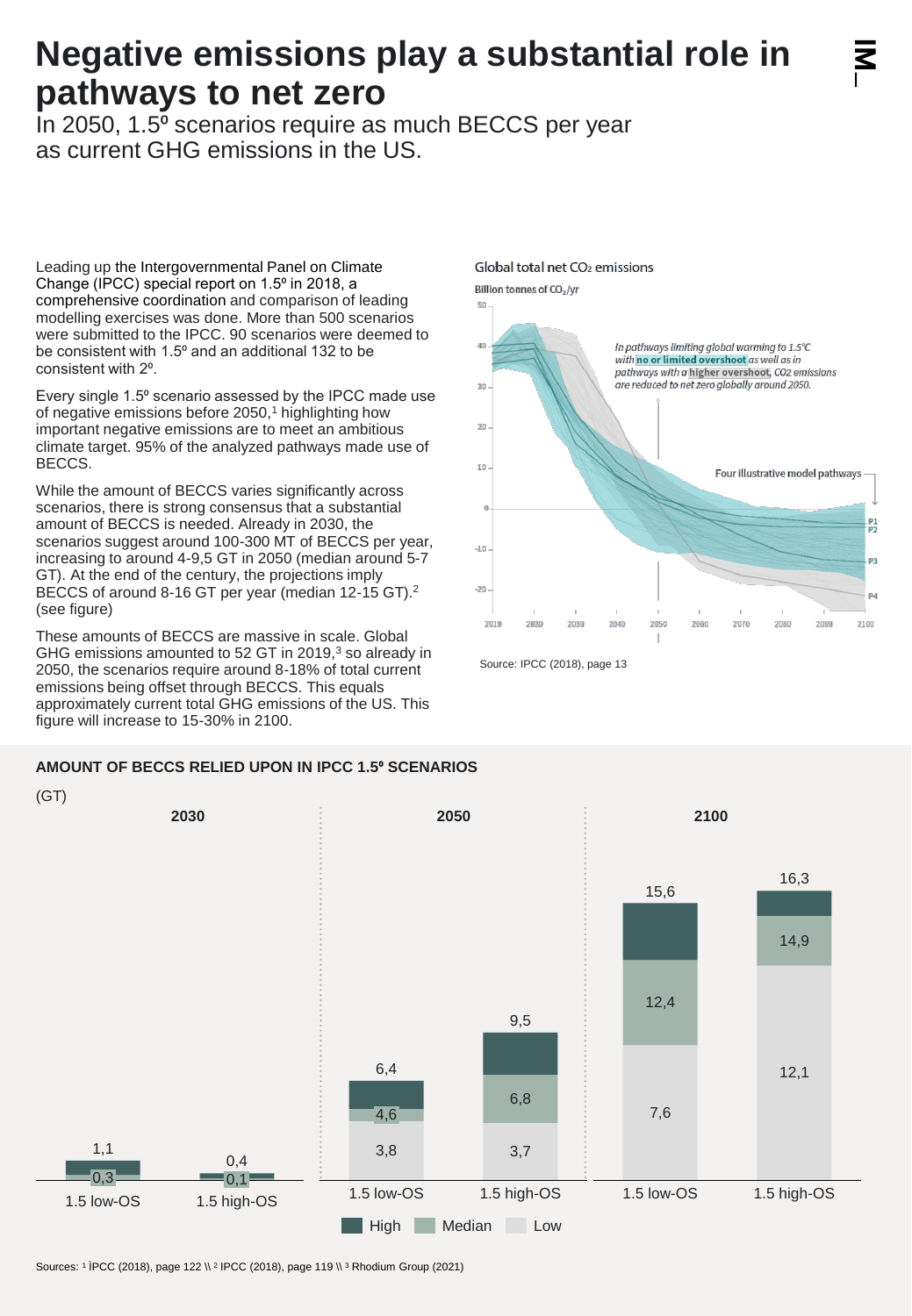#### Notes: We have only considered BECCS projects relevant for scale production in Sweden. Sources: <sup>1</sup> CNE (2021) \\ <sup>2</sup> Own estimates based on Johnsson et al. (2020) and Smith et al. (2021)

## **BECCS is one of the main negative emission technologies**

With expected costs around 50-200 EUR/ton, BECCS currently seems to be the main negative emission technology. To truly scale, it needs to address biomass sustainability and availability issues.

The technologies available for delivering negative emissions are quite different in nature and costs. Currently, there are three main alternatives with different characteristics, namely BECCS, Direct Air Carbon Capture Storage (DACCS) and natural climate solutions such as forestation.

A main difference between BECCS and DACCS on the one hand, and natural climate solutions on the other, is the permanence of storage. If stored correctly, both BECCS and DACCS solutions are likely to keep the  $CO<sub>2</sub>$  effectively away from the atmosphere. In comparison, natural climate solutions are exposed to several risk factors such as extreme weather or just changes in forest management, which might return the CO $_2$  to the atmosphere.

BECCS is currently a significantly more cost-efficient technology than DACCS and can deliver large quantities of negative emissions in long-term storage. There are, however, some environmental considerations, such as the use of likely scarce sustainable biomass, the use of water (scarce in some regions) and the impact on biodiversity (Chapter 3 of this report discusses these concerns in a

Swedish context). A study suggests that there are at least 2-4 GT of sustainable BECCS production technically possible globally.<sup>1</sup>

DACCS is currently substantially more costly than BECCS but is expected to see large cost reductions from further technological improvements and scaling. DACCS is very flexible as it does not rely on specific point sources and the use of biomass like BECCS. A study suggests that at least 4 GT of sustainable DACCS production is technically possible today.<sup>1</sup>

Natural climate solutions are readily available to deliver negative emissions from biological storage at quite low costs. However, the realizable potential through changes in land-use and forestry is also limited mainly due to concerns on land availability. Furthermore, the risk of reversal is much higher than for BECCS and DACCS. For example, as forests are exposed to extreme weather, natural disasters, changing climate and future changes in forest management it cannot be guaranteed that the  $CO<sub>2</sub>$  will not return to the atmosphere.

Current estimates suggest a cost of BECCS of around 100- 200 EUR/ton, possibly falling to around 50-150 at scale.

1,071

### **COST OF NEGATIVE EMISSION TECHNOLOGIES**<sup>2</sup> (EUR/ton CO<sub>2</sub> removed)



**BECCS DACCS**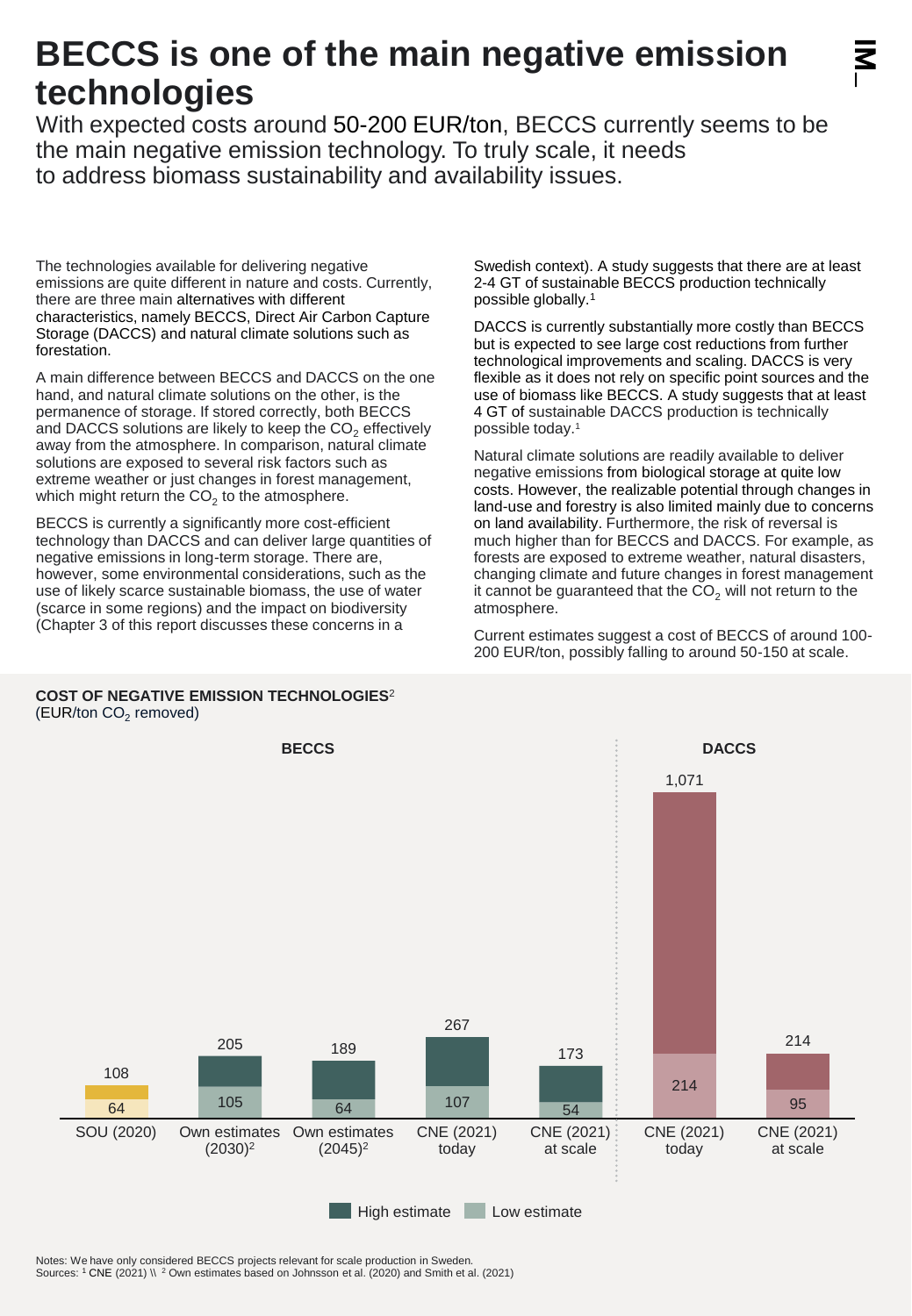## **Negative emissions can yield substantial socioeconomic benefits**

Main impact case of negative emissions is to avoid very costly abatement measures and as compensation for possibly overshooting targets.

### **GETTING TO NET ZERO REQUIRES REMOVING VERY HARD TO ABATE AND VERY EXPENSIVE EMISSIONS**

Removing all GHG from Swedish territories is a massive task. However, it has become increasingly clear that we can come a very long way with available solutions and technologies, and that the transition does not have to be overly costly. A recent Swedish study concludes that the costs of achieving a net zero scenario for 2045 are manageable, and product price increases are likely to be below 1% even in difficult industrial sectors.<sup>1</sup>

While this is likely true, it is also true that removing all sources of GHG is going to be very difficult and very expensive. Some emissions, in particular in industry and agriculture, are associated with very large abatement costs or have no currently available technological solution.

The study mentioned above relies significantly on negative emissions (10-15% of total reductions) to avoid removing these very hard to abate sources.

The importance of negative emission technologies to avoid very hard-to-remove emissions is clearly illustrated in a new study from MIT.<sup>2</sup> Here, the authors find that with significant use of BECCS, the required carbon price in the EU can be kept around 210-220 EUR/ton to meet both 2<sup>o</sup> and 1.5<sup>°</sup> targets. However, without using negative emissions, the required carbon price would increase to a massive 2000-2850 EUR/ton by 2080-2100 due to the need for very expensive mitigation measures. This would, according to the study, translate into a reduction in consumption of 13-19%.

A similar finding was made by the IPCC where many of the 1.5⁰ scenarios found carbon prices between 1,000 – 10,000 EUR/ton in 2070.<sup>3</sup> The exact size of the carbon price is not important for the purpose of this study, as modelling and technological uncertainty of this time scale is tremendous. It is, however, important that getting rid of that last remaining GHG without negative emissions will likely prove extremely costly.

A recent report from Statens Offentliga Utredningar<sup>4</sup> also acknowledged this point and stated that even if we succeed in removing all fossil fuel use and emissions from industrial processes, we will continue to emit 15% of our current GHG emissions due to methane and nitrous oxide. Sources coming particularly from agriculture and wastewater treatment. The authors conclude that Sweden cannot reach its climate goals in 2045 through mitigation alone.

### **NEGATIVE EMISSIONS ARE ESSENTIAL IF POLICY MEASURES DO NOT DELIVER THE REQUIRED ABATEMENT**

Substantial evidence suggest that the remaining carbon budget available for limiting global warming to 1.5<sup>o</sup> will probably be exhausted within this decade. The carbon debt generated thereafter will need to be compensated by negative emissions in order to prevent increased warming.<sup>5</sup>

In fact, while most pathways rely on about 70-90% of actual GHG reduction measures, the reality is that the longer these measures are delayed, the more need for negative emissions. For each year that we overshoot the reduction target, the carbon debt will increase, and the subsequent need for negative emissions grows.

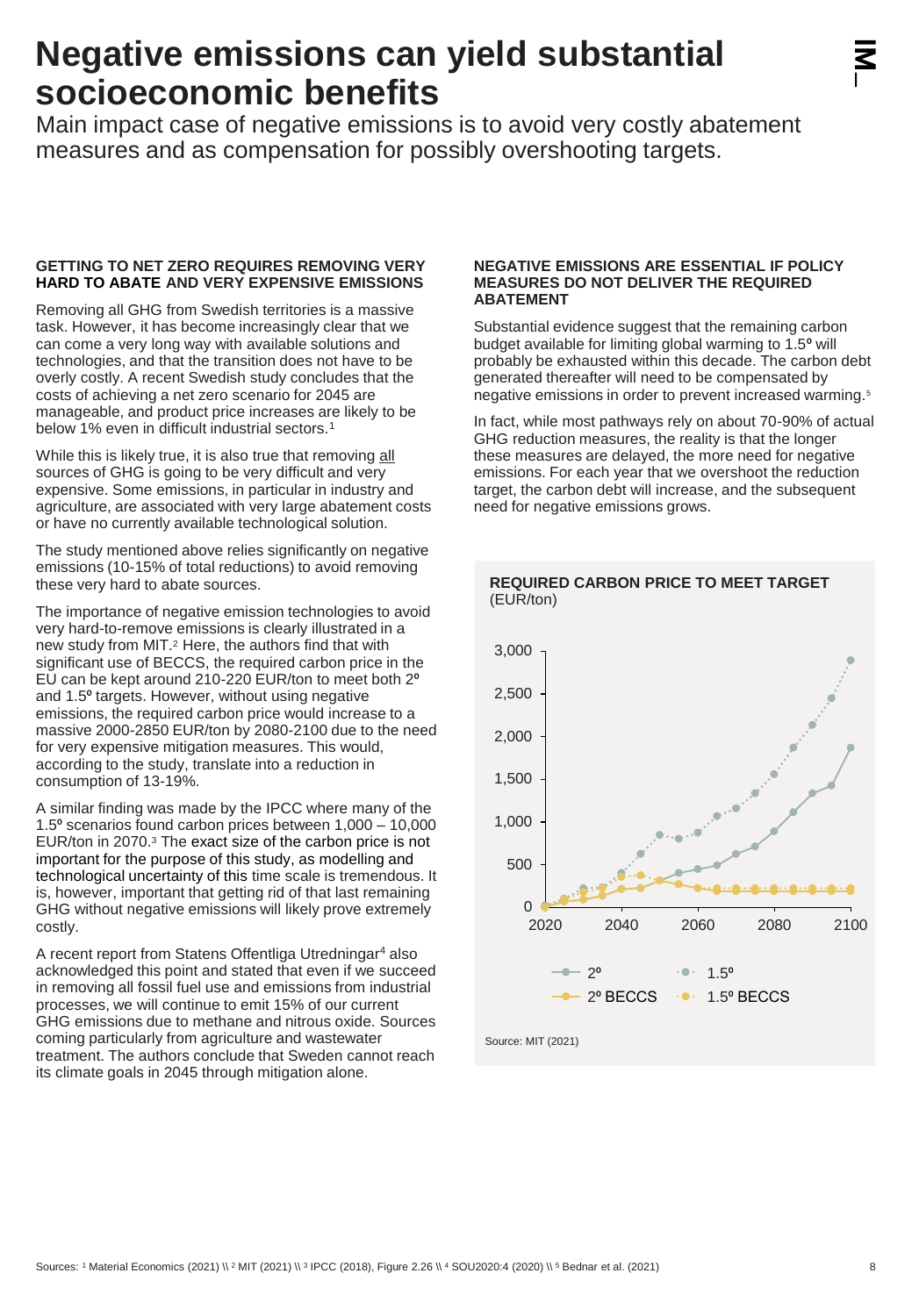## **Applying negative emissions in Sweden can provide large savings**

10 MT of BECCS can deliver savings in the billions.

We find that if Sweden succeeds in developing the approximately 10 MT of negative emissions per year stipulated in the national targets to become net zero, Sweden could potentially save around EUR 1-8 billion per year (see figure). Savings that would otherwise have to be spent on pursuing very expensive reduction measures.

The calculation is based on international analyses of the required carbon price to realize pathways consistent with the Paris Agreement. These analyses suggest that required carbon prices to meet these targets in 2050 could range from around 200 EUR/ton to more than 900 EUR/ton in 2050. Naturally, such estimates are associated with significant uncertainty as both technological development, policy initiatives and market responses can differ substantially from the modelled pathway.

We note, however, that while 900 EUR/ton can seem high, the IPCC scenarios used to arrive at 900 EUR/ton rely substantially on negative emissions, thereby contributing to a much lower reduction cost on the margin. As noted previously, scenarios that do not rely on negative emissions easily find carbon prices of more than 2,000 EUR/ton. We also note that a carbon price of around 900 EUR/ton is relatively similar to what was found in Konjunkturinstitutet (2019) analyzing cost of meeting Swedish reduction targets within the transport sector.



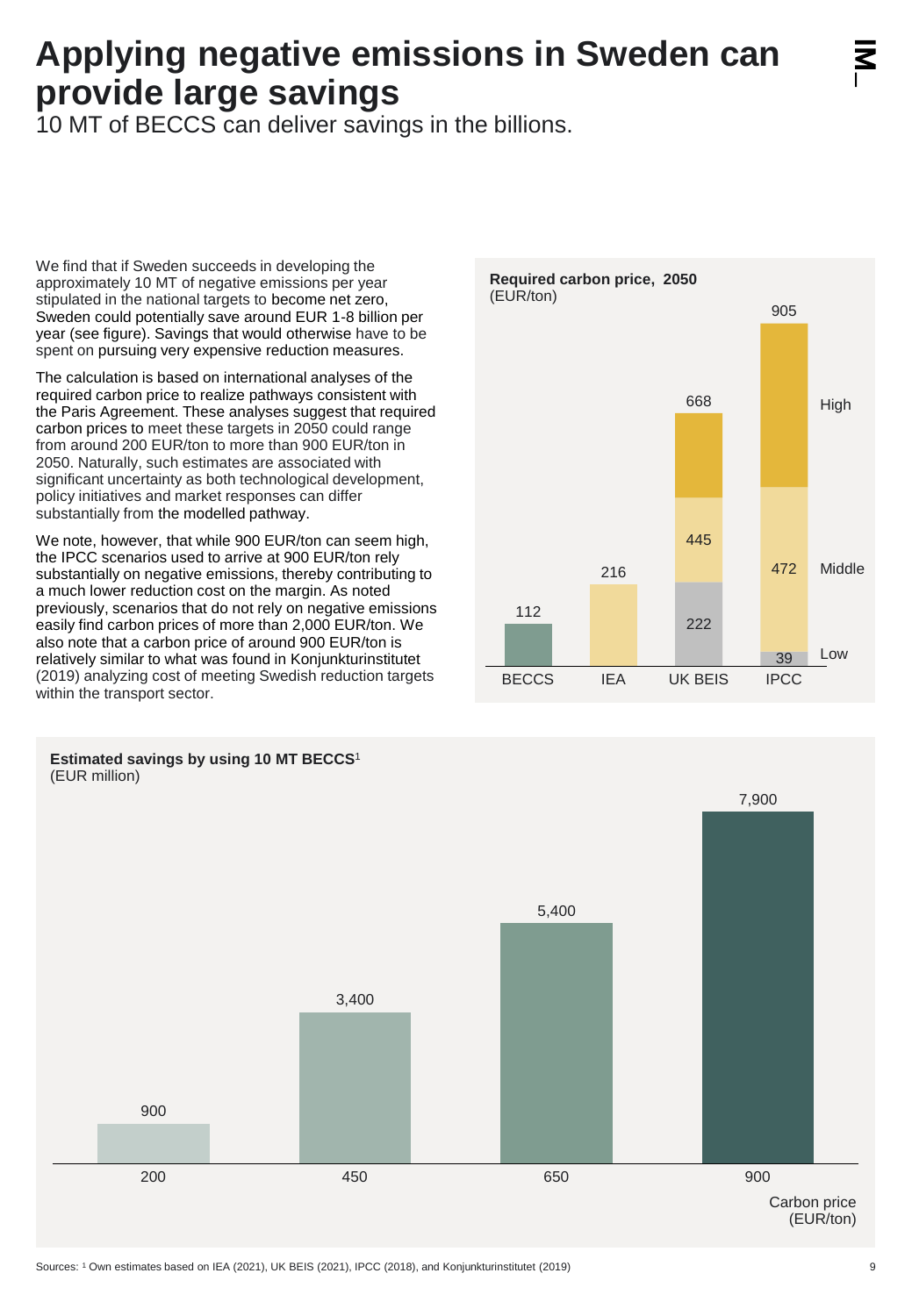# **SWEDEN HAS A LARGE POTENTIAL FOR EXPORTING**  and possibly more in the long term with increasing carbon prices.

**Large potential gains from exporting negative** 

By utilizing the full potential of Swedish point sources, Sweden could export

negative emissions of around EUR 2 billion per year in the short term

Sweden has a large potential for BECCS compared to most other EU countries. Based on Rosa et al. (2021), we find that Sweden has the second highest potential in the EU, having large relevant point sources equalling 58% if its total emissions.

**NEGATIVE EMISSIONS**

**emissions credits** 

The study suggests that only Estonia, Sweden and Finland are likely to have sufficient potential of BECCS to be able to cover its own need and export remaining credits to other countries.<sup>1</sup> Consequently, if other countries in the EU (or abroad) going forward want or need to rely on negative emissions through BECCS to meet their own mitigation targets, Sweden has the potential to be a key supplier. Negative emission trading needs to be supported by a legal framework to become operational.

### **TRADING NEGATIVE EMISSIONS CAN FACILITATE A MORE COST-OPTIMAL PATHWAY TO NET ZERO**

It is also likely that there will also be a substantial demand for negative emissions.

Because of differences in individual countries' starting points and possible decarbonisation options, it will likely be far more cost optimal to take a collective EU approach to decarbonisation than optimise individually. According to McKinsey (2021), since emissions in Iberia have

### **Biogenic emissions from point sources as share of total emissions, 2019**



increased substantially since 1990, Spain and Portugal will have to reduce emissions far more relatively than other countries that are currently closer to the EU reduction target. This could lead them to pursue overly expensive options as opposed to importing negative emission credits. According to this study, the Nordics is the region that could most cost-optimally supply the rest of the EU with negative emission credits both in 2030 and in 2050.

### **On the cost-optimal pathway, some countries' emissions reductions would compensate for others'.**

(MT CO<sub>2</sub>-e over/under EU decarbonization targets)



Adding to this, a potential substantial source of demand could come from large multinational corporations such as Microsoft who have made vocal and ambitious targets to acquire permanent negative emissions to offset the companies' emissions.

If Sweden is able to scale its BECCS industry to 30 MT (which is clearly within the range of its point sources – see Chapter 3), it will be able to sell 20 MT negative emissions credits at the prevailing carbon price. If the current ETS price of around 70-80 EUR/ton was to rise to say 200 EUR/ton in 2030, this would bring net profits to Swedish companies of around EUR 1.8 billion per year, which would increase their tax payments in Sweden. If willingness to pay for negative emissions was to rise beyond this, the export revenue would increase proportionally.<sup>2</sup>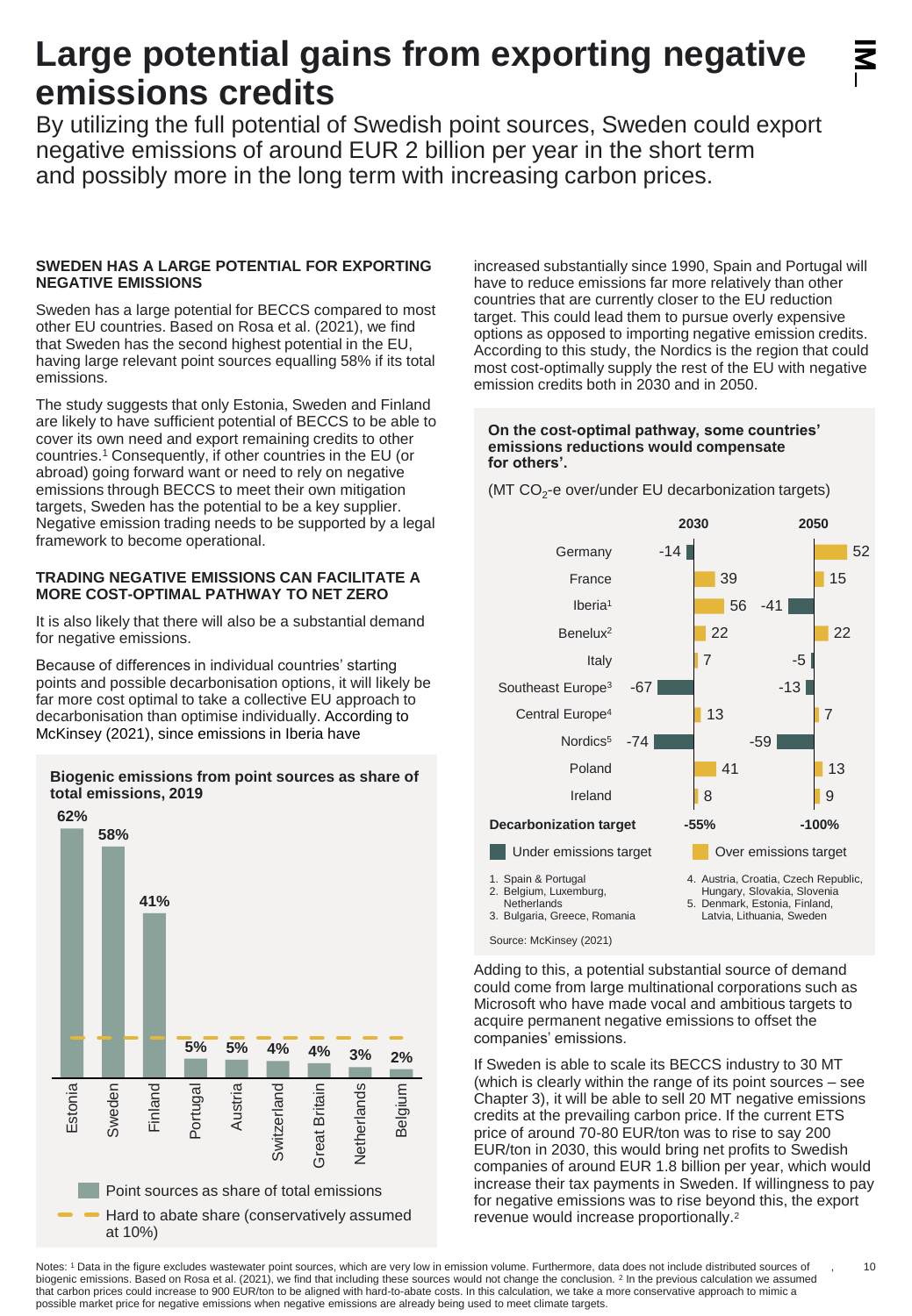

# SOCIO ECONOMIC IMPACTS OF **BECCS** 02.

 $\overline{\mathbf{z}}$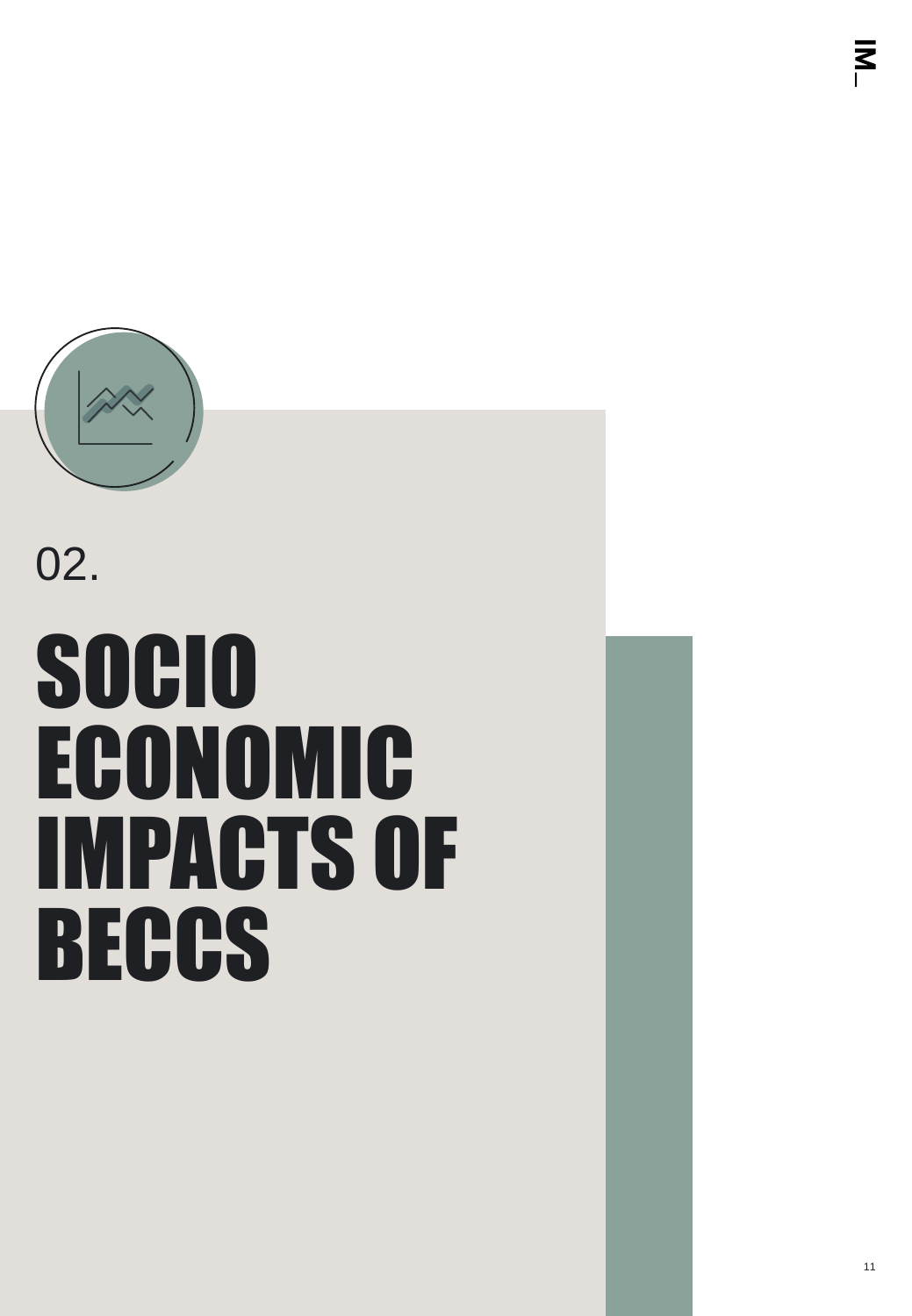# **The applied methodology**

Relying on an input-output model, we assess the economic impacts of a mature BECCS industry in three scenarios.

### **Input-output analysis uses data on inter-industry transactions to estimate how increased demand in one sector impacts GDP and jobs in the entire economy.**

We model three scenarios of a mature BECCS industry in Sweden. The size of the mature industry depends on investments into the BECCS industry in the coming years. In the three scenarios, the annual capture and storage vary from 2-30 MT  $CO<sub>2</sub>$  and an average expenditure of EUR 114-142 per ton  $CO<sub>2</sub>$  (see bottom figure for overview). When the amount of  $CO<sub>2</sub>$  captured increases from scenario I to II and III the price per ton decreases because of learnings, and the price increases because more difficult to exploit point sources must be used to reach larger scale.

### **The input-output model**

The input-output model builds on the OECD's Structural Analysis Database (STAN). This database provides Swedish input-output tables for 36 industries<sup>1</sup> along with data on employment and labor compensation. The model provides industry specific multipliers for employment and GDP. An inherent feature of input-output models is that the structures of inter-industry flows are constant.<sup>2</sup>

The input-output model can be used to assess the economic impact of a BECCS industry in Sweden. The economic impact is measured in terms of jobs supported and the GDP contribution from the industry.

BECCS is a new technology, and the industry does not appear in current input-output tables. We therefore construct a BECCS industry based on the expected composition and level of activity at the BECCS facilities.

### **Investments in BECCS increase demand**

We base the estimate of the size and composition of the increase in demand on expenditures from Stockholm Exergi's existing test facilities and the literature.<sup>3</sup> The main cost drivers in the BECCS industry are expected to be capital expenditures on construction, facility maintenance and equipment, and expenditures on transport and storage.

### **Construction, facility maintenance and equipment.**

Expenditures on construction, facility maintenance and equipment are capital costs that are expected to account for around 40% of total expenditures. The industries representing these activities in the input-output model are:

- **Construction**
- Computer, electronics and optical products
- Electrical equipment
- Machinery and equipment

**Operations.** The operational expenditures are expected to account for 10-15% of total expenditures (when accounting for heat recovery). The operation of the BECCS facilities consists mainly of operating the control room, supervising capture on the ground and checking leaks. These activities resemble the activity at an average energy utility. The industry representing the operational expenditures is therefore:

• Electricity, gas, water supply, sewerage, waste and remediation services

**Transport and storage.** Transport and storage are expected to account for around 50% of total expenditures. In scenario I and II, the point sources will be located at the coast, and transport to the storage facilities (most likely oil fields) is expected to be mainly imported, since Sweden currently does not have domestic providers of transport and storage of  $\mathsf{CO}_{2}$ . Expenditures on transport and storage are assumed to be 100% imports in scenarios I and II (no impact on the Swedish economy). In scenario III, we expect there to be multiple point sources in-land, and around 10% of the transport and storage expenditures are assumed to be used for domestic suppliers of transport. In the sensitivity analysis, we will relax the assumption of 100% imported transport and storage and model different scenarios of domestically supplied transport and storage. The industry representing transport and storage activities is:

• Transport and storage



Notes: 1 The industry classification is based on ISIC Rev. 4 (see the UN classifications registry for more details)  $//$  2 The constant structure of inter-industry flows is equivalent to constant returns to scale (Miller & Blair (2009) Sources: <sup>3</sup> Smith et al. (2021) & Johnsson et al. (2020)

### **Demand increase in different scenarios** (EUR million)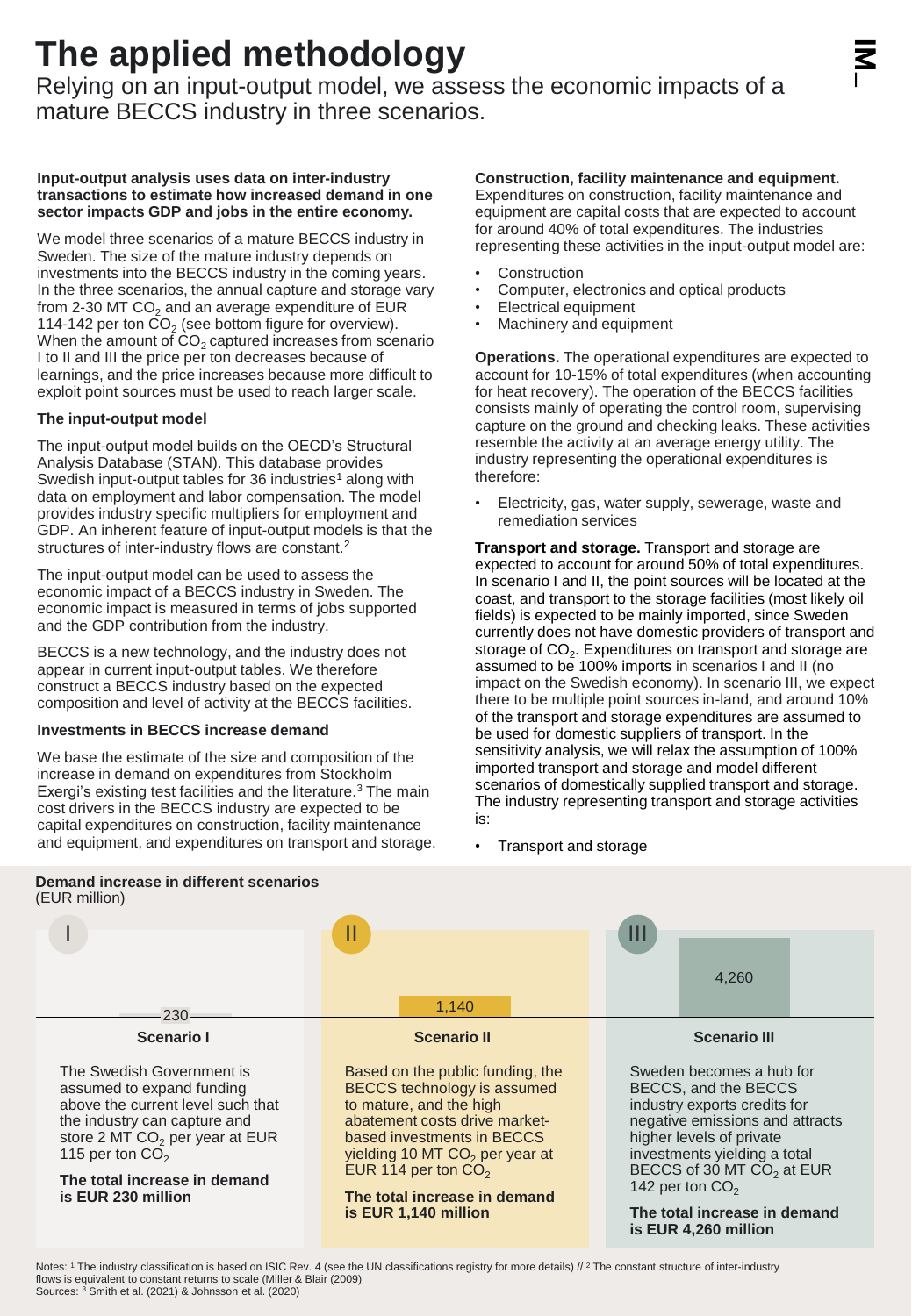## **The activity in and around the BECCS industry spreads throughout the Swedish economy**

The input-output model provides multipliers for direct, indirect and induced impacts on value added, wages and employment.

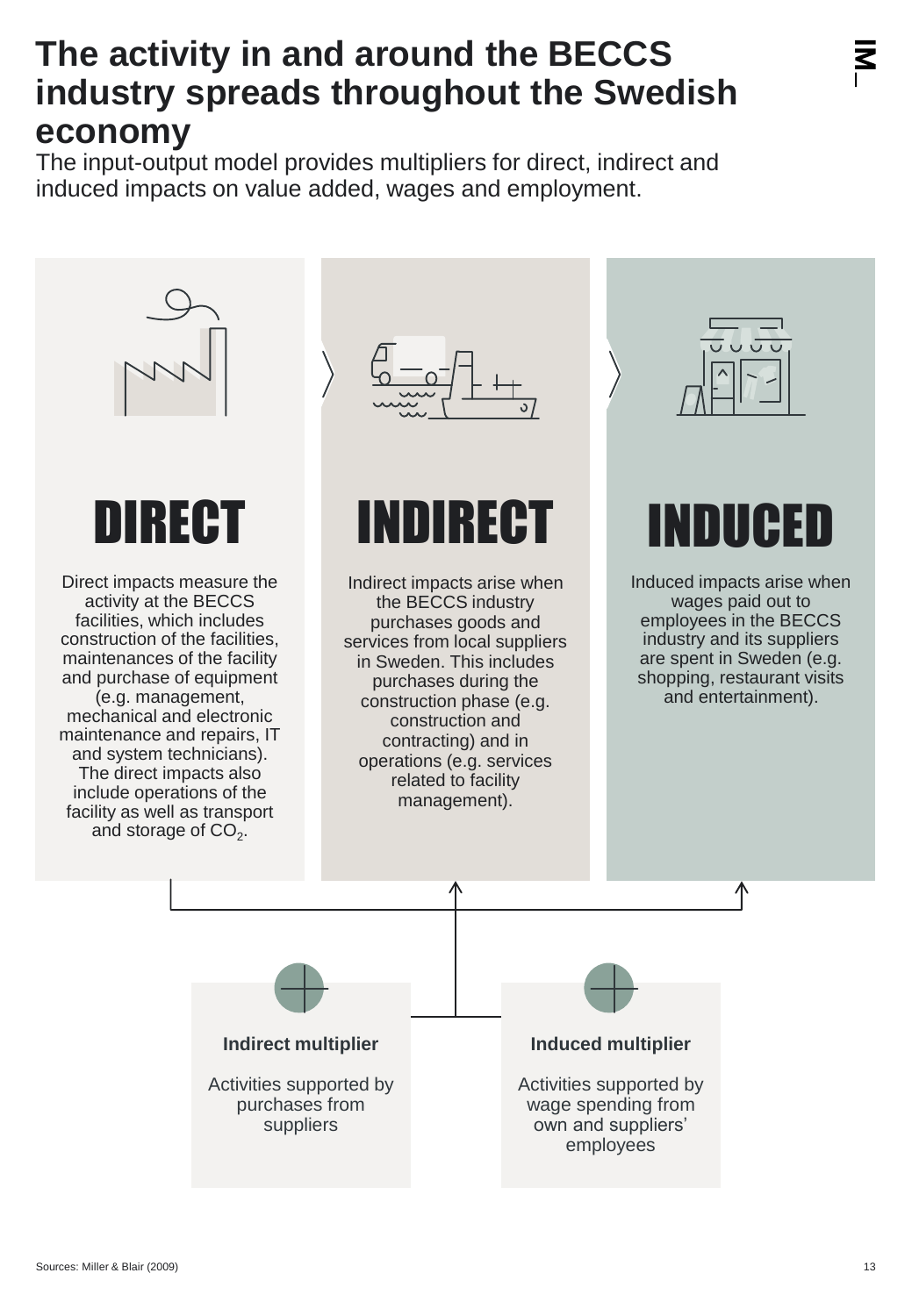# **Socio economic impacts**

In the most conservative scenario, the BECCS industry will support 1,350 jobs. In the more ambitious scenario II, more than 6,700 Swedish jobs will be supported.

The impacts presented in this study are based on average annual expenditures over a 25-year period in the BECCS industry for a certain increase in demand. In reality, impacts will be characterized by periodic bursts driven especially by investments in construction and major renovations. The annual impacts will therefore be high during peaks in construction and renovation and low in periods with less investments. The impact measures the importance a future BECCS industry will have in the economy, in the form of GDP contribution and jobs supported. The investments and employees needed will come from other sectors in the economy and thus the impacts are not additional to todays GDP and employment.



### **I** SCENARIO I **I**

**In scenario I, the BECCS industry will support 1,350 jobs annually and contribute with EUR 110 million to Swedish GDP.** 

### **Assumptions**

The Swedish Government is assumed to expand funding above the current level such that the industry can capture and store 2 MT CO<sub>2</sub> per year at EUR 115 per ton CO<sub>2</sub>. In total, this increases demand by EUR 230 million in the Swedish economy.

### **Impacts**

The BECCS industry will directly employ 560 people, the majority of which will be within construction, facility maintenance and equipment. 80 people will be operating the facilities, including managing the control room and the ground floors. 480 people will be directly employed within construction, facility maintenance and equipment.

Through purchases from Swedish suppliers, the BECCS industry supports an additional 390 jobs (indirect impacts). The wage spending of own and suppliers' employees will support an additional 400 jobs throughout the Swedish economy (induced impacts). In total, the BECCS industry will support 1,350 jobs at annual demand of EUR 230 million for BECCS.

| Annual employment (jobs)                 |               |          |         |       |  |  |  |  |  |
|------------------------------------------|---------------|----------|---------|-------|--|--|--|--|--|
|                                          | <b>Direct</b> | Indirect | Induced | Total |  |  |  |  |  |
| Construction and<br>facility maintenance | 480           | 310      | 330     | 1,120 |  |  |  |  |  |
| Operations                               | 80            | 80       | 70      | 230   |  |  |  |  |  |
| Total                                    | 560           | 390      | 400     | 1,350 |  |  |  |  |  |

The direct activity in the BECCS industry will contribute with EUR 50 million to Swedish GDP annually. Including the indirect and induced impacts, the industry will contribute with EUR 110 million to Swedish GDP.

| <b>Annual GDP contribution (EUR million)</b> |               |    |                    |       |  |  |  |  |  |
|----------------------------------------------|---------------|----|--------------------|-------|--|--|--|--|--|
|                                              | <b>Direct</b> |    | Indirect   Induced | Total |  |  |  |  |  |
| Construction and<br>facility maintenance     | 35            | 25 | 25                 | 85    |  |  |  |  |  |
| Operations                                   | 15            | 5  | 5                  | 25    |  |  |  |  |  |
| Total                                        | 50            | 30 | 30                 | 110   |  |  |  |  |  |



### **II** SCENARIO II

**In scenario II the BECCS industry will support 6,700 jobs annually and contribute with EUR 565 million to Swedish GDP.** 

### **Assumptions**

Based on the public funding, the BECCS technology is assumed to mature, and the high abatement costs drive market-based investments in BECCS yielding 10 MT  $CO<sub>2</sub>$ per year at EUR 114 per ton. In total, demand in the BECCS industry increases by EUR 1,140 million.

### **Impacts**

The BECCS industry will directly employ 2,770 people, the majority of which are within construction and facility maintenance. 390 people will be operating the facilities and 2,380 will be directly employed within construction, facility maintenance and equipment.

Additionally, the BECCS industry will support 1,920 jobs through purchases from Swedish suppliers (indirect impacts) and 2,000 jobs through own and suppliers' employees' wage spending (induced impacts). In total, the BECCS industry will support 6,700 jobs if demand reach EUR 1,140 million per year.

| Annual employment (jobs)                 |               |                 |         |       |
|------------------------------------------|---------------|-----------------|---------|-------|
|                                          | <b>Direct</b> | <b>Indirect</b> | Induced | Total |
| Construction and<br>facility maintenance | 2.380         | 1.530           | 1,650   | 5,560 |
| Operations                               | 390           | 390             | 350     | 1,140 |
| Total                                    | 2.770         | 1,920           | 2,000   | 6,700 |

The direct activity in the BECCS industry will contribute with EUR 250 million to Swedish GDP annually. Including the indirect and induced impact, the industry will contribute with EUR 565 million to Swedish GDP.

| <b>Annual GDP contribution (EUR million)</b> |               |                 |                |       |  |  |  |  |  |
|----------------------------------------------|---------------|-----------------|----------------|-------|--|--|--|--|--|
|                                              | <b>Direct</b> | <b>Indirect</b> | <b>Induced</b> | Total |  |  |  |  |  |
| Construction and<br>facility maintenance     | 180           | 120             | 135            | 430   |  |  |  |  |  |
| Operations                                   | 70            | 35              | 30             | 135   |  |  |  |  |  |
| <b>Total</b>                                 | 250           | 155             | 165            | 565   |  |  |  |  |  |

Notes: Employment figures are rounded to nearest ten and GDP contribution figures are rounded to nearest five. Sources: Implement Economics based the OECD STAN database for structural analysis and on client input

 $\mathbf{r}$ 

コ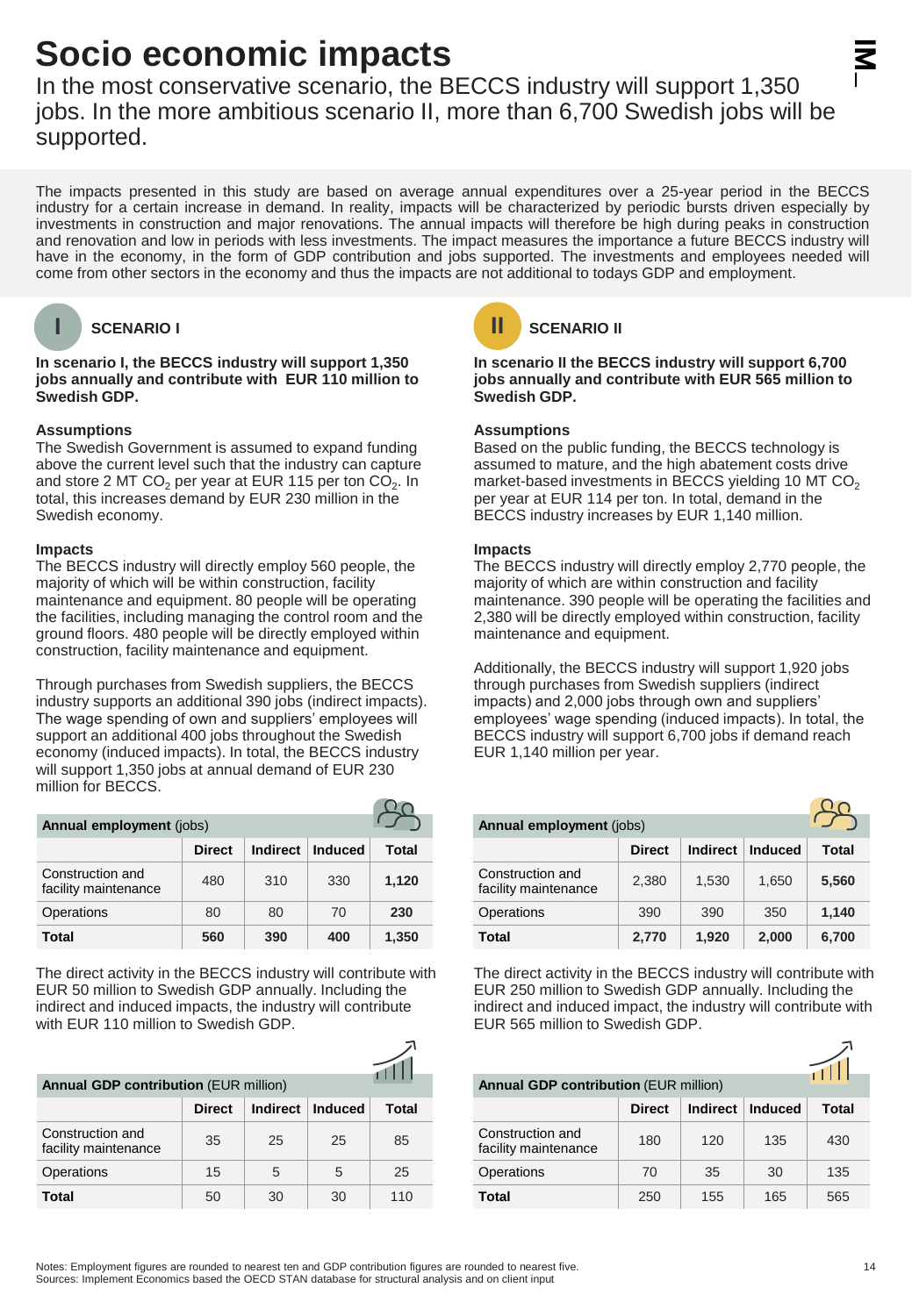# **Socio economic impacts**

In the most ambitious scenario III, Sweden will become a hub for BECCS, and the industry will support 28,190 jobs.



**SCENARIO III** 

### **In scenario III, the BECCS industry will support 28,190 jobs annually and contribute with EUR 2,360 million to Swedish GDP.**

### **Assumptions**

Sweden becomes a hub for BECCS, and the BECCS industry exports credits for negative emissions and attracts higher levels of private investments yielding a total BECCS of 30 MT  $CO_2$  at EUR 142 per ton  $CO_2$ . In total, demand in the Swedish BECCS industry is expected to increase by EUR 4,260 million.

In scenario III, 10% of the expenditures on transport and storage are assumed to be for domestic suppliers.

### **Impacts**

The industry will directly employ 11,530 people, of which 8,880 will be within construction and facility maintenance. 1,470 people will be operating the facilities and 1,180 will work within transport and storage.

Purchases from Swedish suppliers will support an additional 8,240 jobs (indirect impacts). The wage spending of own and suppliers' employees will support an additional 8,410 jobs throughout the Swedish economy (induced impacts). In total, the industry will support 28,190 jobs.

| Annual employment (jobs)                 |               |                 |                |        |  |  |  |  |  |
|------------------------------------------|---------------|-----------------|----------------|--------|--|--|--|--|--|
|                                          | <b>Direct</b> | <b>Indirect</b> | <b>Induced</b> | Total  |  |  |  |  |  |
| Construction and<br>facility maintenance | 8,880         | 5,710           | 6,170          | 20,770 |  |  |  |  |  |
| Operations                               | 1,470         | 1,450           | 1,320          | 4,240  |  |  |  |  |  |
| Transport and storage                    | 1,180         | 1,080           | 920            | 3,180  |  |  |  |  |  |
| Total                                    | 11,530        | 8,240           | 8,410          | 28,190 |  |  |  |  |  |

The direct activity in the BECCS industry will contribute with EUR 1,025 million to Swedish GDP annually. Including the indirect and induced impact, the industry will contribute with EUR 2,360 million to Swedish GDP.

| <b>Annual GDP contribution (EUR million)</b> |               |                 |                |       |  |  |  |  |  |  |
|----------------------------------------------|---------------|-----------------|----------------|-------|--|--|--|--|--|--|
|                                              | <b>Direct</b> | <b>Indirect</b> | <b>Induced</b> | Total |  |  |  |  |  |  |
| Construction and<br>facility maintenance     | 665           | 440             | 500            | 1,605 |  |  |  |  |  |  |
| Operations                                   | 265           | 125             | 105            | 500   |  |  |  |  |  |  |
| Transport and storage                        | 95            | 85              | 75             | 255   |  |  |  |  |  |  |
| <b>Total</b>                                 | 1.025         | 650             | 680            | 2.360 |  |  |  |  |  |  |



**SENSITIVITY ANALYSIS**

### **In the sensitivity analysis, the BECCS industry will support 1,780 jobs in scenario I, 8,820 jobs in scenario II and 35,610 jobs in scenario III.**

### **Assumptions**

In the sensitivity analysis, we assume that increasing investments in BECCS make the business case for domestic transport and storage provision viable. In scenario I and II we assume that domestic suppliers account for 30% of the BECCS industry's total need for transport and storage yielding an import share of 70% (instead of 100% in the baseline). In scenario III we assume that domestic suppliers account for 40% of the industries need for transport and storage and the remaining 60% is imported (compared to 90% import in the base line). All other assumptions in the scenarios remain unchanged.

### **Impacts**

The impacts illustrated below include direct, indirect and induced impacts. The BECCS industry will support 1,780, 8,820 and 35,610 jobs in scenario I, II and III, respectively.



The industry will contribute with EUR 145 million, EUR 735 million and EUR 2,955 million to Swedish GDP in scenario I, II and III, respectively.



Notes: Employment figures are rounded to nearest ten and GDP contribution figures are rounded to nearest five. Sources: Implement Economics based the OECD STAN database for structural analysis and on client input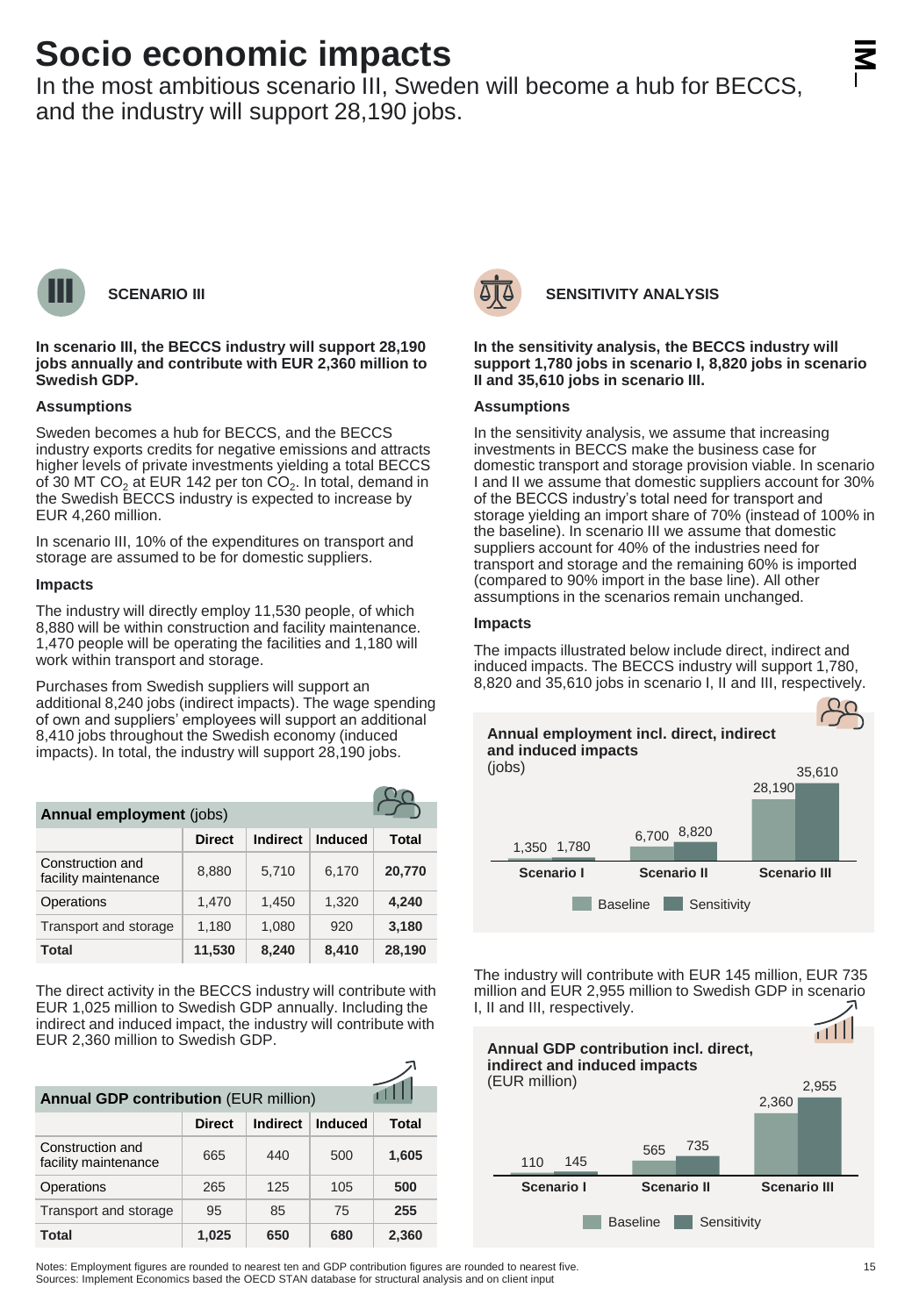# THE CASE FOR SWEDEN TO SUPPORT DEVELOPMENT OF BECCS

03.



 $\overline{\mathbf{z}}$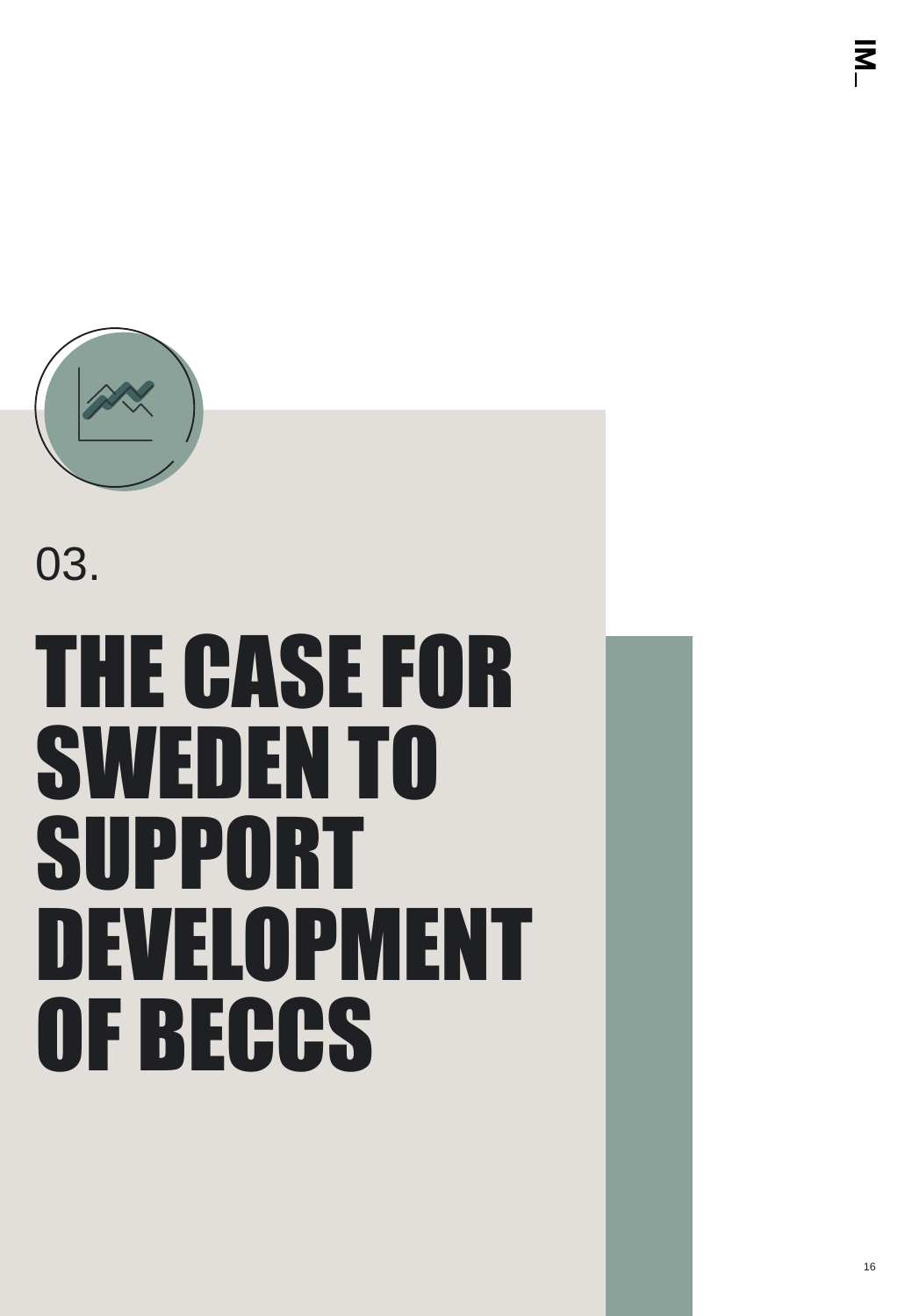# WHY SHOULD SWEDEN CONSIDER SUPPORTING BECCS?

Policy measures are in some cases needed to influence market conditions in a way that serves specific common objectives and targets for society. The field of climate is an area that is already heavily affected by a range of policy measures, aimed at achieving different objectives. The economic literature on relevant public interventions and measures is well-established and offers several insights into how such policy could be designed to best deliver different types of objectives.

An important insight is that to stimulate the uptake of a new technology, policy instruments should consider the level of maturity of the technology. If the technology is very mature, market pull instruments such as a quota scheme or technology-neutral subsidies work well to ensure sufficient investments to scale the technology. If the technology is less mature, the relevant policy instruments should instead be aimed at facilitating scaling and commercialization of the technology through targeted public investments (see for example OECD (2011) and Zetterberg et al. (2021)).

The BECCS technology is still quite far from market maturity due to a combination of still being in a technological demonstration phase and the current absence of a market-driven business case. The EU ETS does not provide incentives to capture and store biogenic emissions, and there is not yet a private market for negative emissions. Consequently, the economic literature suggests that relevant policy measures should be targeted public investments and operation support.

In a globalized world, a relevant strategy would be to wait until other countries have funded the maturity journey of the specific technology and then deploy the mature technology at a lower cost. Indeed, smaller countries such as Sweden cannot aim to support the development of all technologies and can benefit by waiting until other countries have supported the maturity development (the initial maturity journey of solar PV was for example heavily supported by Germany).

Instead, a country like Sweden should focus on supporting technologies that have a larger chance of delivering high value to the Swedish society. For example, because the technology will bring higher value to Sweden than other countries or because support to the technology development will ensure that critical know-how and business strongholds are created in Sweden, with the possibility of establishing Swedish companies at the forefront of global technological roll-out.

In this chapter, we explore whether there are compelling reasons for Sweden to support the development of BECCS, and we focus specifically on comparative advantages, Sweden-specific factors, and possibilities for Swedish strongholds in a future demand for BECCS.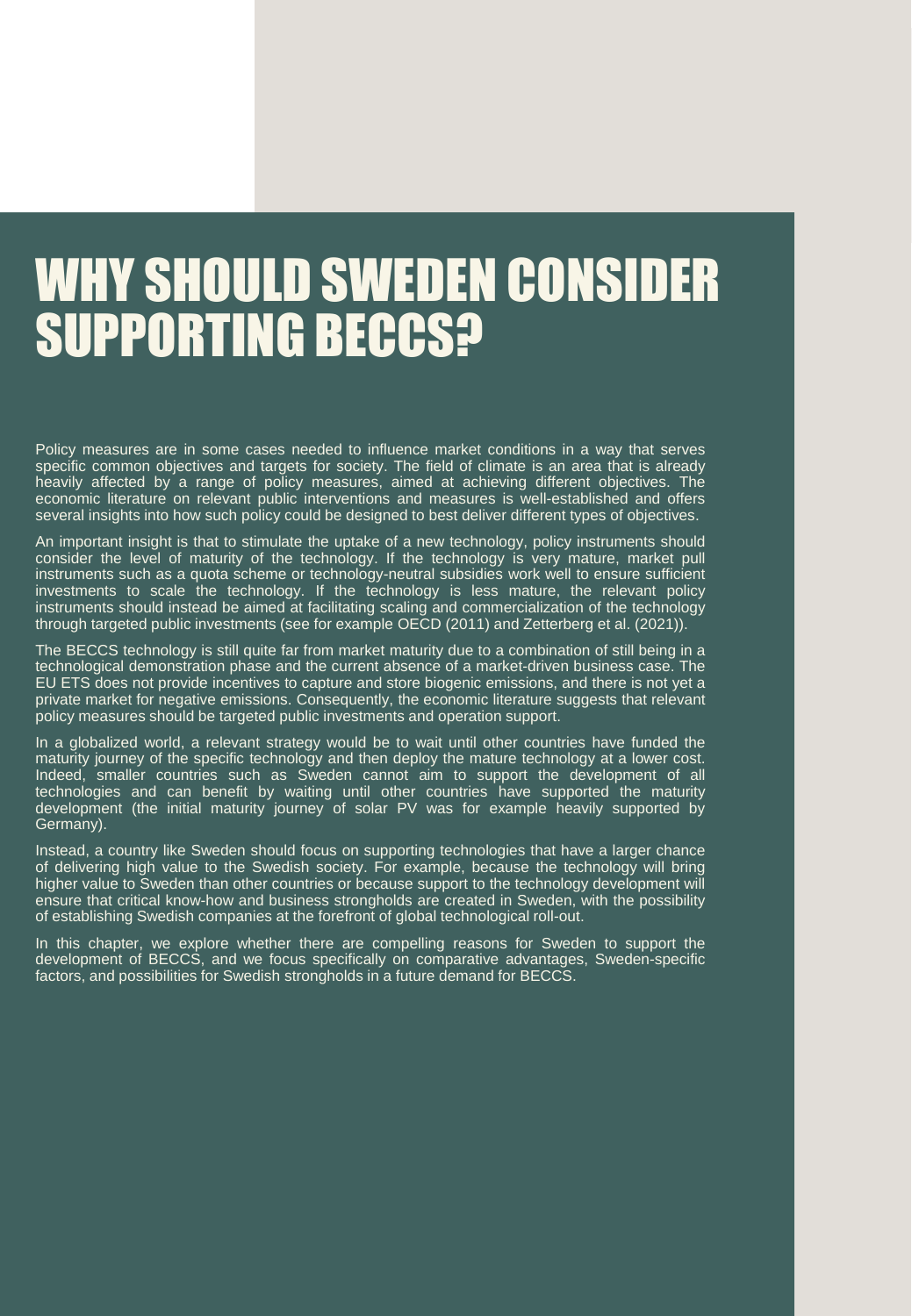### Notes: <sup>1</sup> Based on input from expert interview with Professor Filip Johnsson at the Chalmers University of Technology

**Revenue** 

GBP/ton  $CO<sub>2</sub>$ 

## **Learnings will be large but partially sitespecific**

Learning will yield significant cost-reductions in carbon capture, but they will be partially site-specific and thus not fully transferable.

### **THE TECHNICAL PERSPECTIVE IS IMPORTANT**

As previously described, public funding for specific technologies, such as BECCS, can be optimal if it will result in comparative advantages for the funding country by benefitting the funding country more than other countries. In the following, we find evidence in the technical nature of BECCS suggesting that this will be the case for BECCS in Sweden.

### **SIGNIFICANT COST-REDUCTIONS FOR CARBON-CAPTURE EXPECTED**

Several carbon capture facilities are operated around the world providing proof of concept for the technology. However, few or none of them operate at full scale indicating that the technology is currently not fully mature. Studies find that significant cost-savings can be expected to arise from learning curves in capture technology when it is scaled sufficiently.

For example, McKinsey (2021) finds that potential cost reductions in carbon capture from flue gas stemming from power stations are between 30% and 65%. The study points out that the main cost reductions stem from improvements in the chemicals used in the capture process, gains from larger project scale and operational standardization.

Furthermore, the study finds that the total cost of BECCS on power stations could drop by more than 40% when including reduced costs for transport, storage and financing.

### **Overall cost negative emissions today and at scale**   $(GBP/ton CO<sub>2</sub>)$

Total Revenue

GBP/ton  $CO<sub>2</sub>$ 

Total costs

**Today Industry at GT scale**

costs

170-270

**~30%**  $\big\downarrow$ 50-70 120-220 115-195 **~40%**  $\sqrt{}$ 50-70 45-145

DNV (2018) finds that that cost-decline for CCS will be very high for the first 50m ton of yearly capacity installed globally. They state that '*If we add 60 full-scale new plants to the world's capacity, we should be able to see cost reductions at around 30% of today's level'.*

### **Overall cost of negative emissions today and at scale** (\$/ton CO2)



*the real-world experience, expertise and industrial efficiencies that result in cost reductions.'*

### **TECHNOLOGICAL LEARNINGS AND COST-REDUCTIONS ARE PARTIALLY SITE-SPECIFIC**

Having established that significant cost-reductions in capture technology can be expected when scaling BECCS, the interesting questions is to which extent the learnings will spill over from the sites and countries, which fund the first scale up of BECCS.

SOU2020:4 (2020) finds that the choice of separation technology will depend to a large extent on site-specific conditions. Examples of such more specific conditions are location availability for capture equipment, access to excess heat, the possibility to use waste heat through district heating, carbon dioxide concentration in the flue gases and whether the installation takes place at an existing plant.

Experts have pointed to the site-specific nature of the conditions causing learnings and cost-reductions to also be partially site-specific.<sup>1</sup> An example of site-specific conditions, which requires specialized learning/R&D, are sites where excess heat (used in the capture process) is available at lower than usual temperatures. These circumstances require development of new technical solutions (Johnson et al., 2020).

The evidence above suggests that BECCS is so far away from being a standard product, due to site-specific conditions, that learnings are not fully transferable.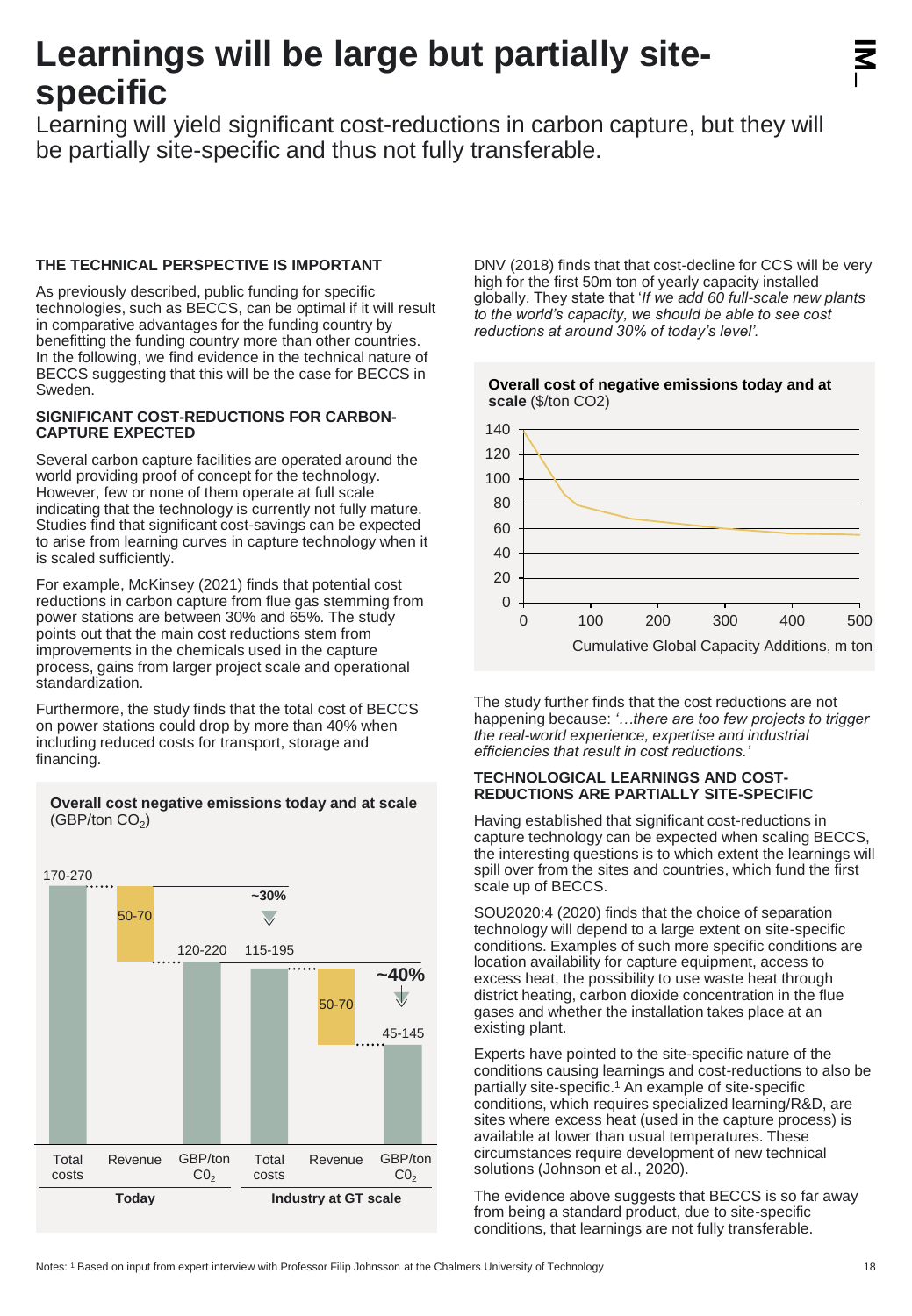# **Learnings will yield a comparative advantage**

As learnings are partially site- and point-source specific, publicly funded learnings in Sweden will benefit Sweden the most, but also other countries with similar site and point types.

### **LEARNING IS PARTIALLY POINT SOURCE-SPECIFIC**

The previous section found evidence that learnings in capture technology can to some extent be expected to be site-specific. In addition, experts point out that learnings from a specific type of point source is more relevant to other sites with the same type of point source than to sites with other types of point sources.<sup>1</sup> This is likely to be caused by some of the site-specific conditions mentioned previously being more similar for sites with the same type of point source.

### **LEARNINGS IN SWEDEN WILL BENEFIT SWEDEN MOST**

Rosa et al. (2021) find that Sweden is among the few European countries where the pulp and paper industry constitutes more than half of the biogenic point sources. This means that learnings from pulp and paper-based point sources will be most applicable in Sweden given the source-specific nature of learnings described above. However, Finland has a very similar composition of biogenic point sources and is thus expected to be able to benefit more than other countries from learnings made in Sweden based on public funding.

The conclusion above finds support in SOU2020:4 (2020), which finds that *'Swedish projects provide relevant experience for the underlying conditions that apply here; equivalent experience cannot usually be fully obtained by studying projects abroad' (translated from Swedish)'.* 

It is also to be expected that there could be additional technological spillovers from fossil CCS, but this is outside the scope of this analysis



### **Share of total biogenic CO2** (%)

Notes: <sup>1</sup> Based on input from expert interview with Professor Filip Johnsson at the Chalmers University of Technology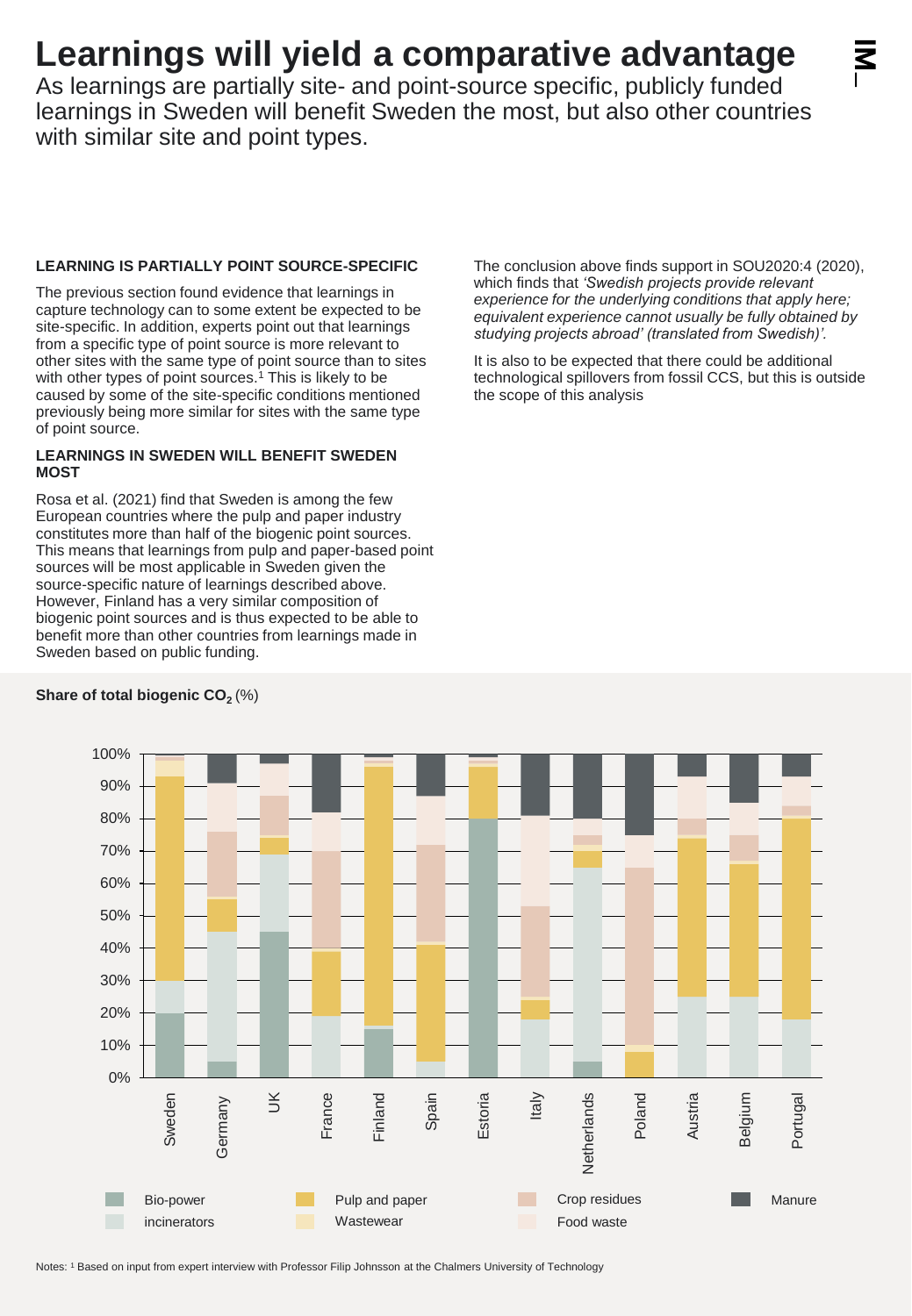# **Regulatory uncertainty limits private incentives**

Public funds can create certainty, which can pave the way for private investments.

### **LARGE CAPITAL INVESTMENTS AND LIMITED REGULATORY CERTAINTY MAKES PRIVATE FUNDING UNLIKELY WITHOUT SUBSTANTIAL PUBLIC SUPPORT**

The BECCS technology is associated with three key factors that warrant public support: High up-front investment costs, technological immaturity and a business case that is determined by policy measures which are not in place yet.

The up-front capital costs of BECCS are expected to constitute around 40% of total costs (see Chapter 2), requiring investors to take a substantial risk by committing a large share of investments before any revenue streams are in place. Combined with the fact that the technology is still only being demonstrated in smaller scale and therefore adds technological risks to the investment, makes investors require a predictable revenue stream to provide a solid business case.

However, the main problem is that there is indeed no predictable revenue stream yet. Even though negative emissions are expected to play a major role in meeting the Swedish climate targets, there are currently no incentives to develop and commercialize the technology. The EU ETS price does not incentivize CCS on biogenic sources and there is not yet a private market for trading negative emissions. So, despite a strong ambition to become net zero in 2045, the policy measures to make this happen are not in place yet.

Consequently, without any public support, the entire business case for a private investor will be dependent on an expectation that policy makers will put in place the necessary measures in the future. An expectation that may become true but will mostly likely not lead to any private investments.

This is supported by Zetterberg et al. (2021) which find that incentives for BECCS should be focused on state support in the beginning and then gradually rely on a combination of direct control via quotas and indirect measures, such as voluntary markets, where companies and other governments can purchase negative emissions from BECCS, cf. figure below:

*'…if the state would support the establishment of the first BECCS operators, this would facilitate for voluntary markets to procure credits and would help establishing a market price for BECCS.'*





Source: Zetterberg et al (2021), page 13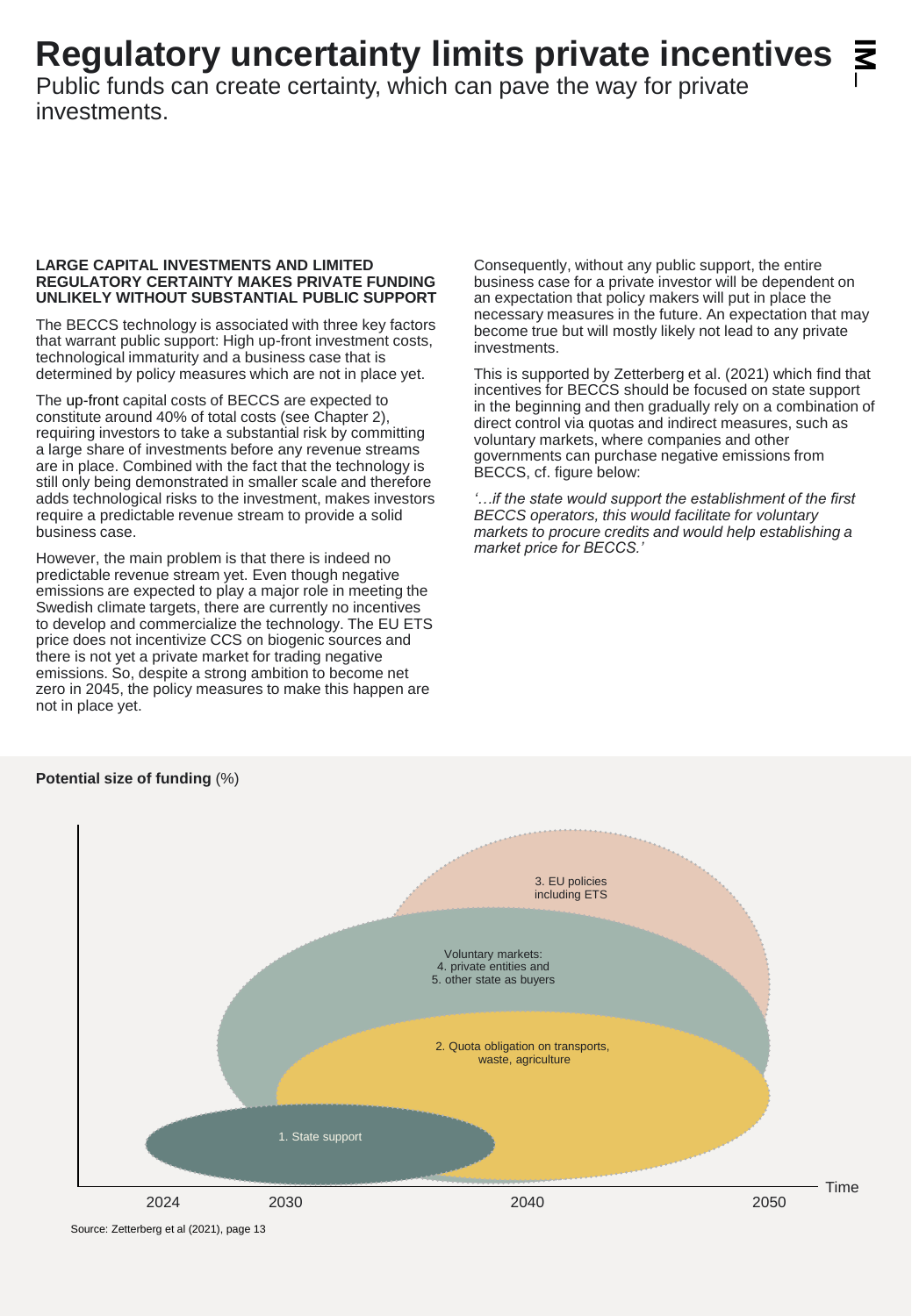# **Effects of scaling BECCS**

Public funds can help exploit economies of scale in supplying industries and distribution and storage, which can pave the way for private investments.

For new technologies, cost disadvantages from small scale (i.e. economies of scale) will be a barrier that has to be overcome. If the disadvantage from small scale and the investments needed to overcome cost disadvantages are large, it may deter private investments. Below, we discuss two sources of disadvantage of small scale in BECCS.

### **REACHING SCALE WILL REDUCE MARGINAL COST OF TRANSPORT AND STORAGE SIGNIFICANTLY**

Based on Gardarsdottir et al. (2018), SOU2020:4 (2020) finds that a volume of at least 2 million tons of  $CO<sub>2</sub>$  per year is needed to exploit the economies of scale in distribution and storage:

*'In an expanded CCS system where carbon capture takes place on several plants that can share certain transport infrastructure and storage location, the cost of carbon capture is the clearly dominant cost item. However, in a construction phase of CCS including bio-CCS, where the amount of secluded CO<sup>2</sup> is less than 2 to 3 million tons per year, investments in transport infrastructure may be in the same order of magnitude as investments in capture plants'*  (translated from Swedish).

This finding is supported by McKinsey (2021), where the authors point to cost-savings of around 50% by scaling from 1 to 10 million tons with the main part of the reduction realized already for 3 million tons, cf. the figure below.<sup>1</sup>

If the cost of BECCS is EUR 100 per ton  $CO<sub>2</sub>$ , this means that the annualized investment to reach 3m ton per year is EUR 300 million per year. However, it is reasonable to assume that this is the annualized investment and operation cost over a 30-year period, and that as much as 30% of this is in fact up-front CAPEX investments. In this case, the amount needed for one investor to reach the cost-efficient scale alone is EUR 2.7 billion.

This amount is large enough to potentially deter private investments in BECCS.

### **LARGE SCALE BECCS COULD STIMULATE A COMPETITIVE LOCAL INDUSTRY**

Our expert interviews point to a limited Swedish industry able to supply future BECCS construction and operation, which will yield high import shares and limited local competition. Without a well functioning and competitive supply chain, private investments will be more costly, more risky and thus less likely to happen.

If for example there is only one Swedish supplier who can install a particular piece of equipment, then this supplier can take a large mark-up over their costs. This increases the price for the total BECCS project and thus reduces the expected return for the investor. Furthermore, a single Swedish supplier may shut-down leaving the only option of bringing in a foreign supplier at a higher cost. In this example both the expected return and the risk is worse for the investor due to a limited number of suppliers.

### **PUBLIC FUNDING CAN HELP SWEDISH BECCS REACHING A CRITICAL MASS**

Public funding can bring the market to a size where more suppliers can operate at an efficient scale, which will increase competition and lower prices of BECCS in Sweden, and which realizes the cost-reductions from scale in transport and storage. Beyond this point, it is more likely that private investors will be willing to fund new BECCS installations.





Notes: <sup>1</sup> McKinsey (2021) bases this on an average scenario, based on a pipe flowing over ~200km.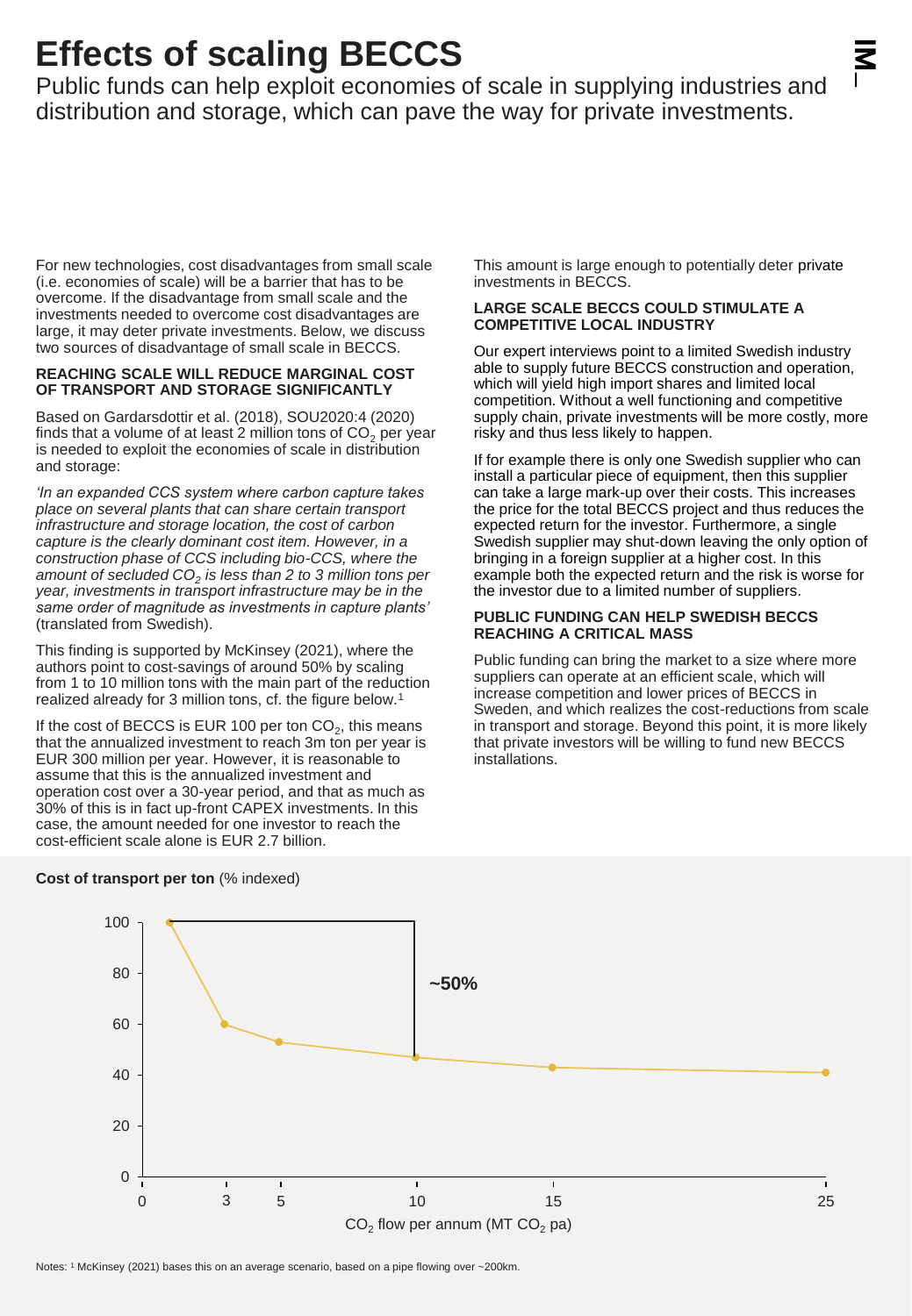## **Swedish strongholds for BECCS**

The Swedish bioenergy point sources are among the best suited for BECCS in Europe.

### **POTENTIAL FOR SCALE IN BECCS**

The fundamental premise for scale in BECCS is that there are sources of biogenic emissions, which can be exploited at a reasonable cost compared to other sources of negative emissions or emissions abatement.

Sources of biogenic emissions can be either point sources, such as biomass-fueled power plants, or distributed sources such as crop residue, food waste and manure. Point sources are generally significantly cheaper to exploit, and this report thus focuses primarily on these.

Rosa et al. (2021) find that the combined amount of biogenic  $CO<sub>2</sub>$  emissions from point sources in Sweden is the highest in Europe, cf. the figure below (wastewater left out due to lack of data availability, however the volume is very low). Along with Finland, Sweden has a very large volume of point sources in the pulp and paper industry.

**Emissions from biogenic point sources** 



SOU2020:4 (2020) finds that the abundant access to biomass as a raw material for the pulp and paper industry has resulted in Sweden having many significant point emission sources of biogenic  $CO<sub>2</sub>$ . The authors further conclude that the potential for negative emissions through the application of BECCS at these sites is high. And finally, the authors argue that BECCS is well suited to be a costeffective measure to attain the long-term climate goal of net zero emissions by 2045.

One of the drivers of cost-effectiveness is point source proximity to the coast, which is demonstrated in Rosa et al. (2021), where the authors find that many Swedish biogenic point sources are located near the coast, cf. top figure to the right. This drives lower costs for distribution because there is no need for on-land transport between the point source and a harbor from where the  $CO<sub>2</sub>$  can be shipped to a storage site.

### **Existing point sources in Europe**



Johnson et al. (2020) find that the Swedish biogenic point sources are comparable to fossil point sources on expected costs of applying CCS/BECCS. Thus, the biogenic point sources are estimated to be in the middle of the marginal abatement curve of industrial CCS/BECCS in Sweden , cf. the figure below.



### **Costs for capture from Swedish point sources**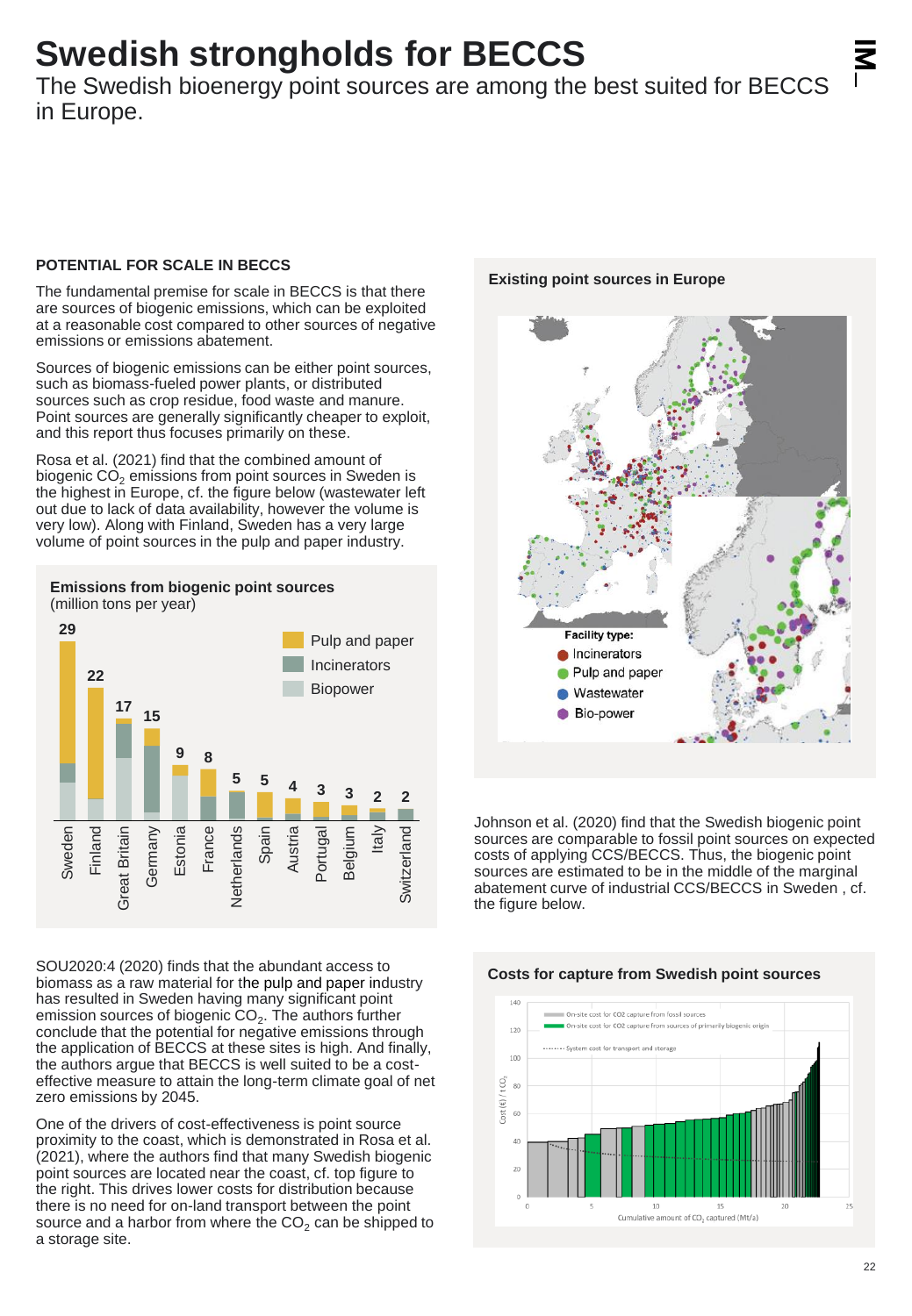## **Swedish challenges for BECCS**

Sweden is well-positioned to handle the challenges related to storage, long investments cycles and environmental impact of BECCS.

### **SHORT-TERM STORAGE CHALLENGE IS LIKELY TO HAVE A SOLUTION**

SOU2020:4 (2020) finds that there is likely to be a significant potential for  $CO<sub>2</sub>$  storage in Sweden, but knowledge of potential domestic storage sites is limited. Based on this, the authors conclude that currently Sweden should not prioritize establishing a storage site on Swedish territory.

This short-term lack of good storage in Sweden can likely be mitigated through international collaboration due to provisional allowance of cross-border transportation of  $CO<sub>2</sub>$ under the London Protocol. In such a setup,  $CO<sub>2</sub>$  would be transported by ship or pipeline across country borders to for example a Danish, Norwegian, UK or Icelandic storage site.

### **LONG LEAD TIMES AND INVESTMENT CYCLES CALL FOR IMMIDIATE ACTION**

BECCS projects are associated with long lead times. Pilot studies, permit processes and setting up installations to capture, transport and store carbon dioxide will take several years in total for each individual project. If BECCS is to be able to play a significant role in climate policy in 2045, the first plants need to be operational in the 2020s, which demands immediate action on the part of the State (SOU2020:4, 2020).

Furthermore, experts point to long investment cycles and large re-investments coming up in the pulp and paper industry.<sup>1</sup> It is likely that the total cost of these reinvestments and the investments needed to apply BECCS in the pulp and paper industry will be lower if they are coordinated. Thus, if funding is delayed there is a risk of large long-term investments being made without realizing synergies from coordinating with BECCS investments. This will make the costs of making BECCS operational higher.

As the Swedish Government is already in the process of setting up negative auctions to support BECCS, it should be possible to scale up the public funding to achieve costefficient scale in time.

### **LOW ENVIRONMENTAL IMPACT**

Generally, BECCS has been criticized for risking to drive mono-cultural farming of crops with the purpose of delivering biomass for BECCS installations. If these crops are farmed on land, which was uncultivated before, it will harm bio-diversity. Furthermore, the farming of crops for BECCS will drive a large demand for water, which could create water scarcity. Rosa et al. (2021) find that most Swedish point sources are in the pulp and paper industry, which is associated with a low biodiversity and water scarcity impact in general. However, within the Swedish energy sector, BECCS is expected to primarily rely on slash (branches and tops and residues from the board, pulp and paper industries) and biogenic fractions of municipal solid waste.

Furthermore, it has been argued that large scale BECCS will compete with other uses of biomass. However, the IPCC (2021) notes with high confidence in their Special Report on 1.5⁰ that '*The use of bioenergy can be as high or even higher when BECCS is excluded compared to when it is included due to its potential for replacing fossil fuels across sectors'.*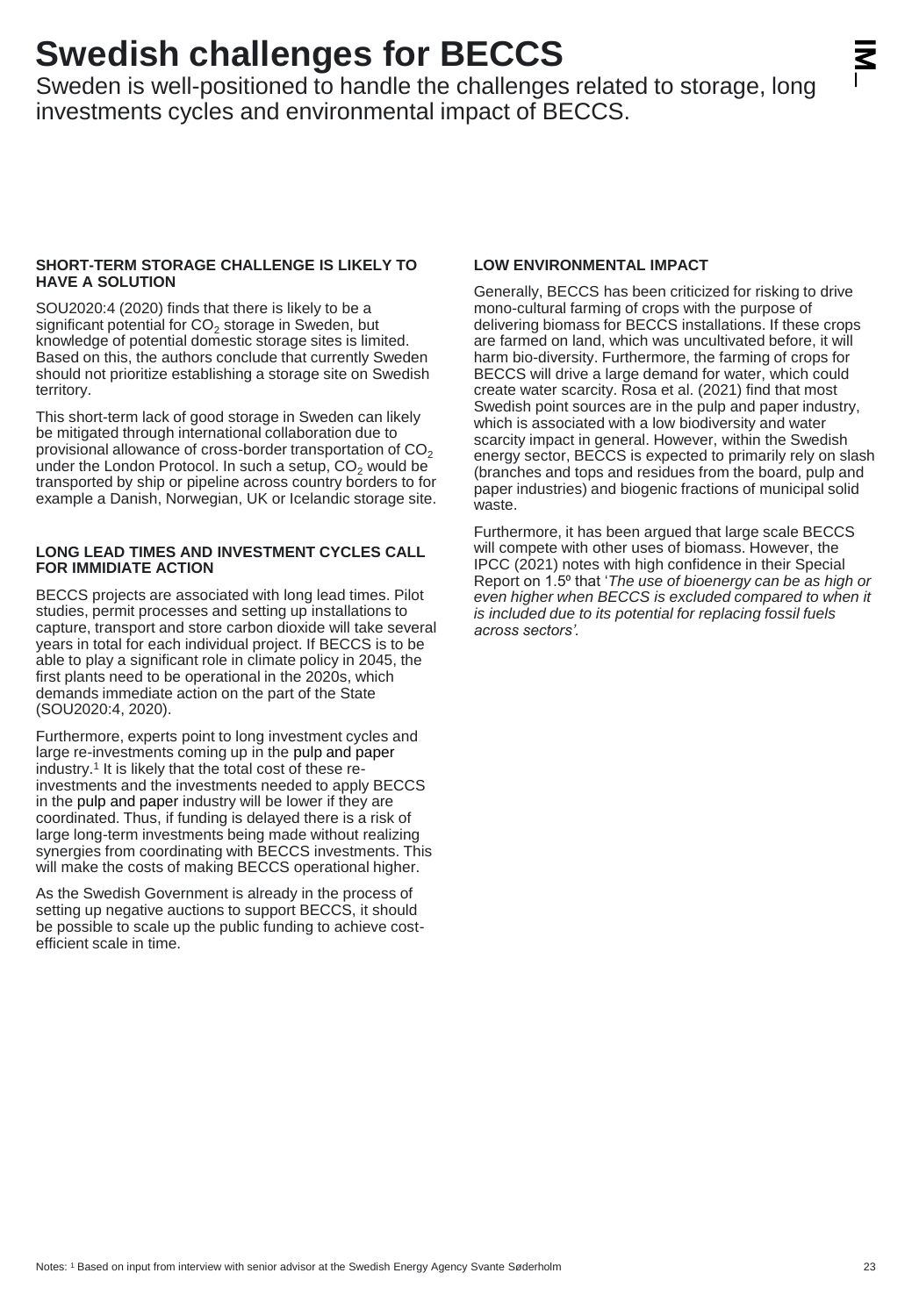

# APPENDIX 04.

 $\overline{\mathbf{z}}$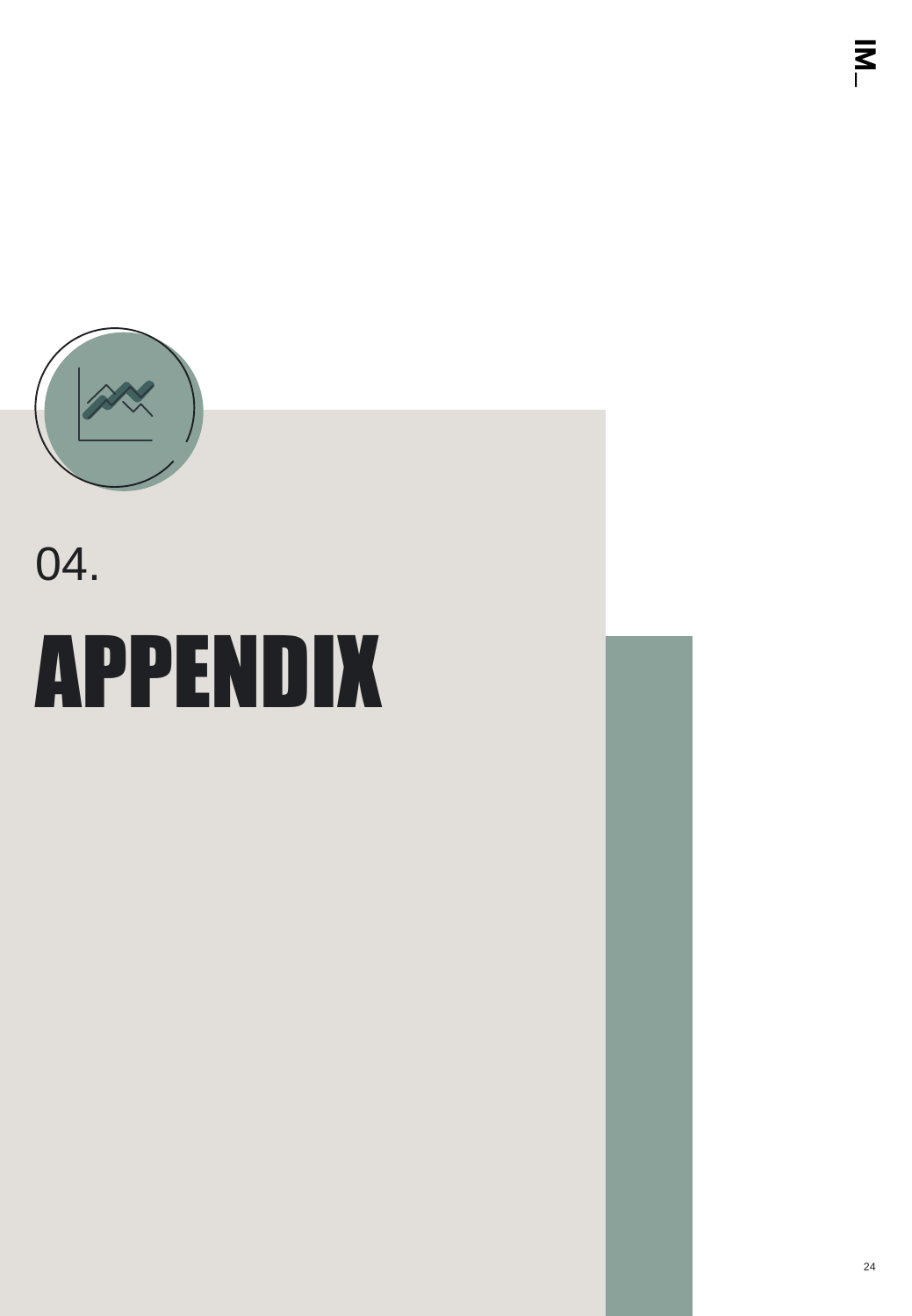# **Appendix**

Mechanics of the input-output model to assess impacts of a mature and scaled BECCS industry.

### **The input-output model<sup>1</sup>**

The input-output model is based on the Swedish national accounts.

Input-output analysis relies on inter-industry transactions data to estimate how an increase in demand affects the economy in terms of value-added and jobs.

The flows of goods and services between industries allow us to calculate industry-specific multipliers that map how the rest of the economy is affected when demand in one industry increases. In this case, the increase in demand is driven by accelerated investments in BECCS.

The intuition is that if demand for aero planes increases, for example, suppliers in the steal, textile and electronics industries also have to produce more. Similarly, if the steal, textile and electronics industries have to produce more, suppliers in the computer and wood industry have to produce more and so on. Below is an illustration of a basic input-output table.

The rows describe the distribution of a producer's output throughout the economy. The producers' output can go to other producers as input (e.g. the farmers produce to manufacturing) or to final demand (e.g. the farmers produce to private consumption or export).

The columns describe the composition of inputs required by a specific industry to produce its output. This includes input from other industries, as well as *value added* which includes labor, depreciation of capital, taxes and imports.

### **Basic input-output table<sup>1</sup>**

#### **Assumptions about the demand increase**

The modelling of the demand increase is conservatively based on costs rather than price.

We model the size of the demand increase based on the expenditures per  $CO<sub>2</sub>$  captured and stored. However, the estimated expenditures are unlikely to reflect the future auction price.

If the input-output table had included a BECCs industry, it would have been more appropriate to model the demand increase based on revenues rather than expenditures. We did not pursuit to use price projections in the input-output modelling as these are uncertain.

|             |                                       | <b>Producers as consumers</b>                       |        |                        |                  |                             |                                  |                                   |                                         | <b>Final demand</b>           |                                                   |                                                 |                                   |                       |
|-------------|---------------------------------------|-----------------------------------------------------|--------|------------------------|------------------|-----------------------------|----------------------------------|-----------------------------------|-----------------------------------------|-------------------------------|---------------------------------------------------|-------------------------------------------------|-----------------------------------|-----------------------|
|             |                                       | Agri-<br>culture                                    | Mining | Con-<br>struc-<br>tion | <b>Utilities</b> | Trade                       | Trans-<br>port<br>and<br>storage | Elec-<br>trical<br>equip-<br>ment | Machi-<br>nery<br>and<br>equip-<br>ment | Human<br>health               | Personal<br>consump<br>-tion<br>expendi-<br>tures | Gross<br>private<br>domestic<br>invest-<br>ment | Govern-<br>ment<br>pur-<br>chases | <b>Net</b><br>exports |
|             | Agriculture                           |                                                     |        |                        |                  |                             |                                  |                                   |                                         |                               |                                                   |                                                 |                                   |                       |
|             | Mining                                |                                                     |        |                        |                  |                             |                                  |                                   |                                         |                               |                                                   |                                                 |                                   |                       |
|             | Construction                          |                                                     |        |                        |                  |                             |                                  |                                   |                                         |                               |                                                   |                                                 |                                   |                       |
|             | <b>Utilities</b>                      |                                                     |        |                        |                  |                             |                                  |                                   |                                         |                               |                                                   |                                                 |                                   |                       |
|             | Trade                                 |                                                     |        |                        |                  |                             |                                  |                                   |                                         |                               |                                                   |                                                 |                                   |                       |
| Producers   | <b>Transport and</b><br>storage       |                                                     |        |                        |                  | <b>Inter-industry flows</b> |                                  |                                   |                                         |                               |                                                   |                                                 |                                   |                       |
|             | Electrical<br>equipment               |                                                     |        |                        |                  |                             |                                  |                                   |                                         |                               |                                                   |                                                 |                                   |                       |
|             | Machinery and<br>equipment            |                                                     |        |                        |                  |                             |                                  |                                   |                                         |                               |                                                   |                                                 |                                   |                       |
|             | Human health                          |                                                     |        |                        |                  |                             |                                  |                                   |                                         |                               |                                                   |                                                 |                                   |                       |
|             | <b>Employees</b>                      | Employee compensation                               |        |                        |                  |                             |                                  |                                   |                                         |                               |                                                   |                                                 |                                   |                       |
| Value added | <b>Business owners</b><br>and capital | Profit-type income ad capital consumption allowance |        |                        |                  |                             |                                  |                                   |                                         | <b>Gross Domestic Product</b> |                                                   |                                                 |                                   |                       |
|             | Government                            |                                                     |        |                        |                  | Indirect business taxes     |                                  |                                   |                                         |                               |                                                   |                                                 |                                   |                       |

Sources: <sup>1</sup> Miller and Blair (2009)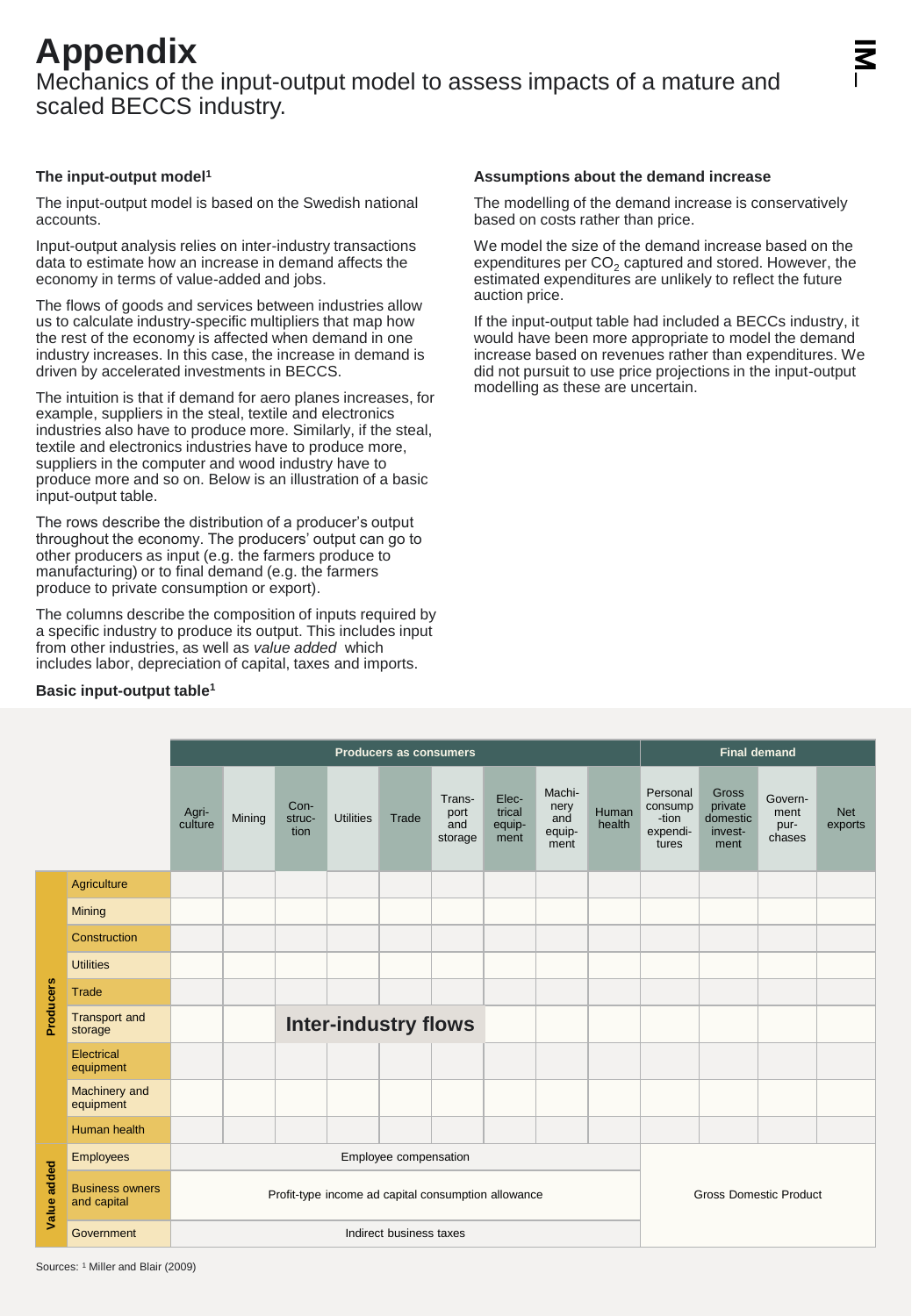## **Export of credits**

Currently, there is no operational legal framework for trading and exporting carbon removal credits.



**NOT OPERATIONAL**

### **Article 6 of Paris Agreement**

- International cooperation towards achieving nationally determined contributions falls under Article 6 of the Paris Agreement, which enables cooperation through market and non-market approaches.
- Article 6 lays out the requirements for transfers between parties, including rules for their robust accounting, thereby enabling carbon markets to service the Paris Agreement.
- "Internationally transferred mitigation outcomes" (ITMOs) are defined, which can be produced through any mitigation approach provided that there is consistency with both the principles listed in Article 6.2 and the guidance provided by the parties.
- The detailed rules for Article 6 have not yet been agreed by the parties to the Paris Agreement. While the parties have made progress in the various negotiation rounds, several crucial issues remain to be resolved.<sup>1</sup>



• **NO LEGAL BASIS**

### **EU ETS**

- Installations, which provide for the capture and transport of  $CO<sub>2</sub>$  for subsequent storage, are presently included in the EU emissions trading scheme (ETS). This inclusion only applies, however, with regard to the obligation to hold allowances for  $CO<sub>2</sub>$  emissions and to surrender them accordingly. In other words, there is no obligation to surrender allowances for emissions that have been captured and transferred to an authorized installation for permanent storage.
- Strictly speaking, BECCS installations are not "not listed in Annex I" in terms of Article 24(1) of the ETS Directive, but rather expressly excluded from the scope of the Directive. Thus, if that provision was to be repealed, the installations concerned would in principle fall within the scope of the ETS Directive.
- So far, there is no clear timetable for any adaptation or modification of the existing EU ETS that would allow the integration of CO<sub>2</sub> removal. The first global stock take, to be carried out under the Paris Agreement in 2023, is expected to clarify the insufficiency of taken and proposed actions in meeting the Paris Agreement temperature targets so far, increasing the political momentum to rise ambition in terms of net emissions reductions.<sup>2</sup>

### • **BECCS NOT INCLUDED**

### **EU ESR**

- Under the conditions specified in its Article 7(1), the effort sharing regulation (ESR) allows Member States to consider net withdrawals from land use, land use change and forestry (LULUCF) when accounting for the achievement of their individual emission targets, but only to a maximum EU-wide total of 280 million tons of  $CO<sub>2</sub>$  equivalents.
- Thus, a precedent exists in EU law for recognizing the need to offset hard-to-abate emissions through ecosystem-based CO $_2$  removals.
- However, BECCS is not included in the scope of Article 7 of the ESR.<sup>3</sup>

**Additional considerations:** A potential future framework for trading and exporting carbon removal credits must address several challenges beyond the legal issues mentioned above. As an example, the EU ETS may not be an appropriate framework as much of the hard to abate emissions are not included.

Notes: Parts of the text in this appendix are directly cited from the source, while other parts have been edited.<br>Sources: 1https://www.frontiersin.org/articles/10.3389/fclim.2021.685227/full \\ <sup>2</sup>https://www.frontiersin. kiel.de/fileadmin/Dateiverwaltung/IfW-Publications/Wilfried\_Rickels/The\_Future\_of\_\_Negative\_\_Emissions\_Trading\_in\_the\_European\_Union/KWP\_2164.pdf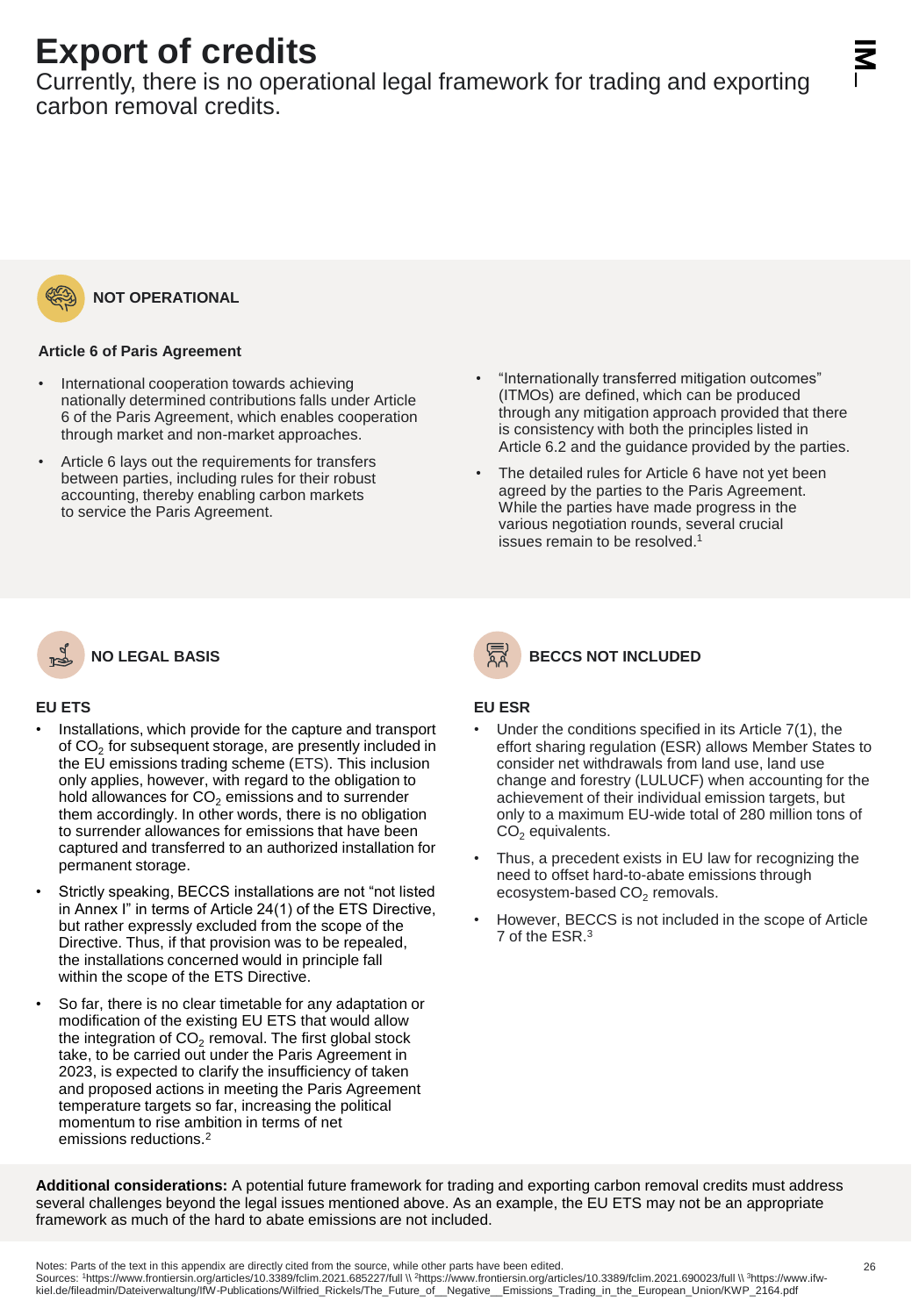

# BIBLIOGRAPHY 05.

 $\overline{\mathbf{z}}$